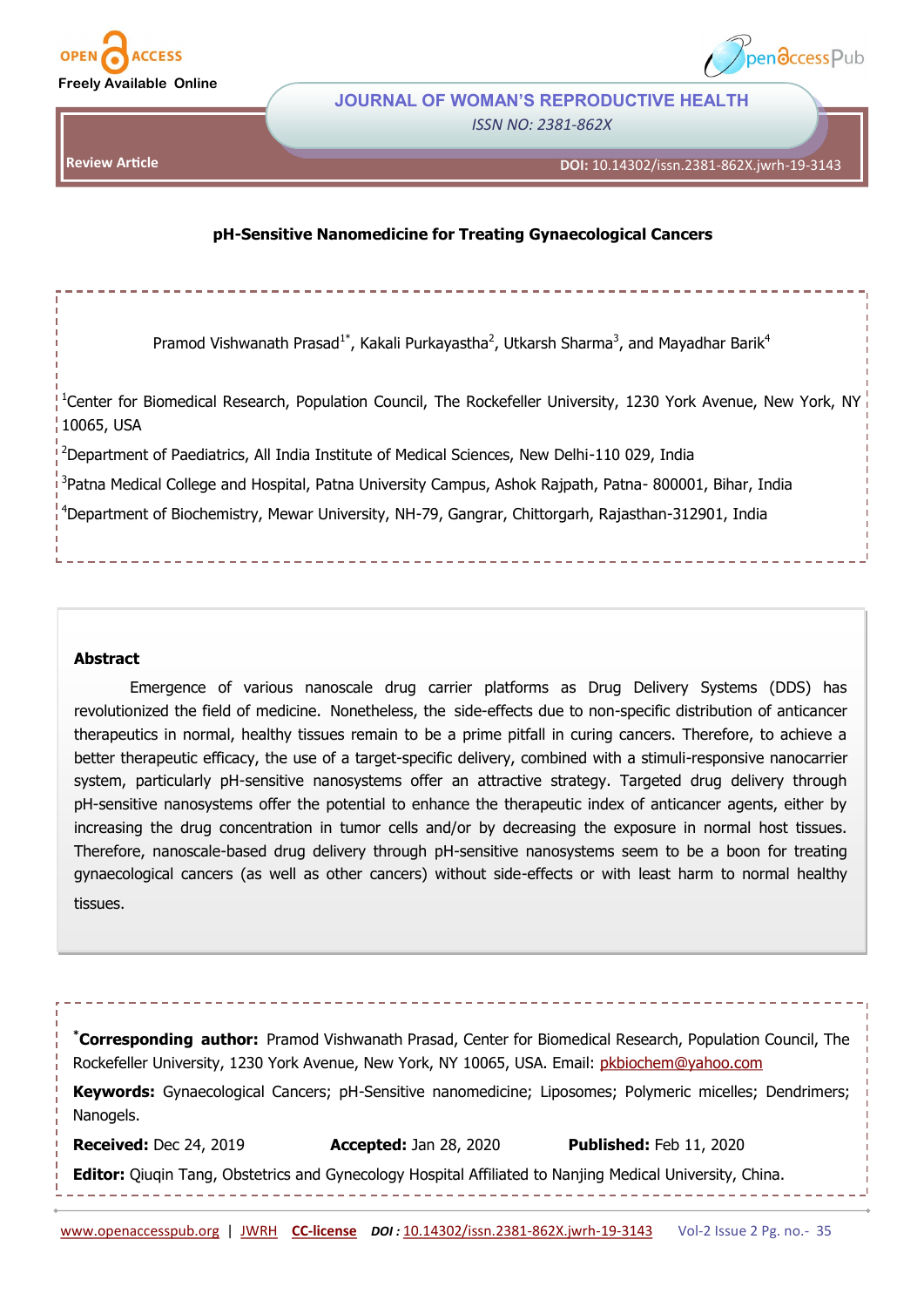

## **Introduction**

A hope of successful treatment of cancers without side effects has challenged oncologists and onco-scientists since decades. Burgeoning research in nanotechnology and the depth of understanding in gynae-oncological pathophysiology at the cellular and molecular levels have led to the development of different well-tailored nanosized carriers for drug loading and controlled delivery at the targeted site. In recent years, nanosized carriers (nanocarriers) have gained attention as unique drug delivery agents due to following qualities: (i) they have abilities to incorporate payloads with different solubilities [1], (ii) they improve the *in vivo* pharmacokinetics (PK) of drugs [2], (iii) they enhance bioavailabilities (i.e., the drug stability and longevity in the blood circulation with or without additional structural modifications) [3], and (iv) they modify the carriers with targeting ligands on their surface for tumor tissue or cell-specific delivery to minimize side-effects on healthy cells/ tissues [4]. Some of the nanocarriers developed till today are liposomes, dendrimers, polymeric nanoparticles (NPs), gold or other metallic NPs, inorganic NPs made of iron oxide, quantum dots etc. [5-7]. Few of them possess unique nature of stimuli-responsiveness. Such stimuli-responsive nanocarriers have emerged as an "intelligent" or "smart" DDS. Thus, these nanocarriers have exhibited myriads of successful applications in comparison with conventional DDS.

The main purpose of developing nanomedicine and nanotherapies is to avoid damage to healthy organs. So, these innovative approaches seem to have tremendous potential in improving the effectiveness of nanomedicines to treat clinical tumors with null side effects [8]. There are several nanomaterials which have been found to be responsive to external (viz., light, ultrasound) and internal stimuli (viz., pH, redox potential, temperature), and have been utilized for cancer therapy and simultaneous diagnosis i.e., theranostics [5, 9, 10]. Among the various stimuli-responsive nanosystems, pH-stimuli mode is regarded as the most general strategy because of solid tumors acidosis. When exposed to weakly acidic tumor microenvironment, drug carrying pH-responsive nanoplatforms can generate physicochemical changes in



their structure and surface characteristics, causing drug release or contrast enhancement at a particular pathological site [11, 12]. This ease of controlled drug delivery at the desired site, has incepted the preliminary idea of developing pH-sensitive drug delivery nanosystems. Moreover, the pH-responsive NPs are one of the most extensively studied stimuli-responsive nanosystems. This is due to its sensitivities to the changes in pH condition at the tumor or diseased tissue site [13, 14].

Generally, pH-responsive nanoparticles are fabricated either using acid-sensitive linkers or ionizable groups [15]. Varieties of pH-sensitive nanoparticles have been designed in recent decades and have characteristic functionalities in the molecular structure, where pKa (negative logarithm of the acid dissociation constant) values are close to the tumor interstitial pH. When these nanoparticles reach tumors where the microenvironmental pH is slightly acidic, a pH-dependent structural transformation occurs. The acidic environment at the tumor site triggers the protonation of pH-sensitive moieties, thereby disrupting the hydrophilic-hydrophobic equilibrium within the nanoparticle, in turn causing structural transformation and the release of therapeutic cargo loaded inside.

Despite of few problems associated with nanomedicine, pH-sensitive nanoparticle-based DDS remain as a potential strategy for cancer therapy. Some nanoparticle formulations for cancer treatment have been already approved by regulatory agencies. These formulations exert fewer adverse effects than unmodified or bare drugs [16]. Therefore, in the interest of brevity, this review article simply retrospects and compiles only pH-sensitive nanosystems among other internal stimuli-responsive systems. Some of the pH-sensitive nanosystems retrospected here are certainly not yet directly used for treating gynecological tumors but paves the way for employing them for treating gynecological cancers with some strategic modifications depending on tissue types.

### **pH-Sensitive Nano-Systems**

Generally, physiological pH remains 7.4 (weakly basic) but the subcellular compartments viz., endosomes and lysosomes exhibit remarkably lower pH of about 5-6 or 4-5, respectively. Therefore, significant lower pH in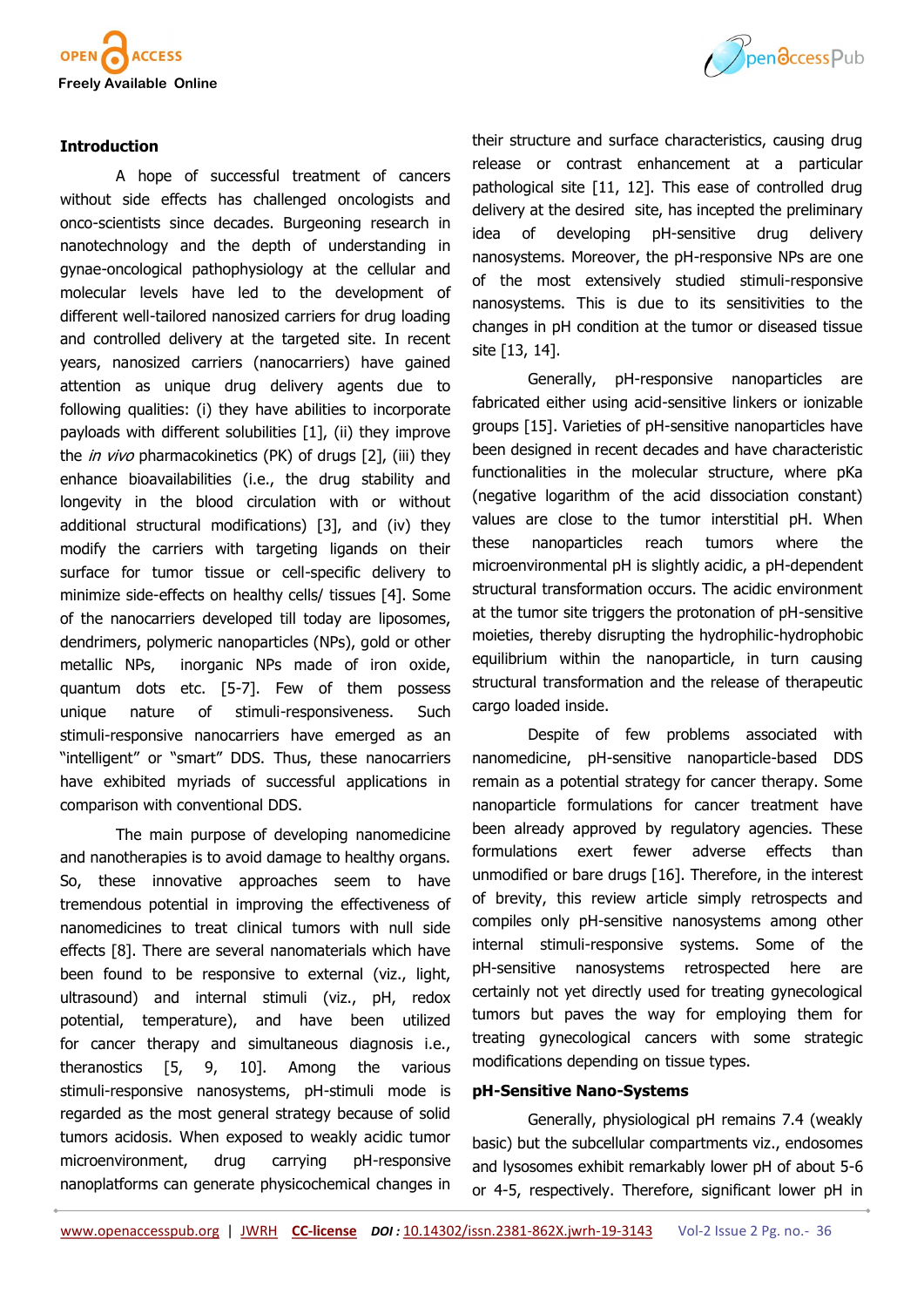

subcellular compartments has been used as a route for delivering anticancer drugs by the pH-stimulated release from endocytosed drug carriers [17]. Since the inception of pH-sensitive NPs, myriads of innovative approaches for cancer treatment have come into light. Past decades have witnessed synthesis and utilization of various pH-responsive nanosystems viz., liposomes, block copolymers, polymeric micelles, polymerosomes, polymer-drug conjugates, dendrimers, nanogels, and multiple core shell complexes etc. [18]. These are briefed as follows:

### I. Liposomes

They are phospholipid vesicles consist of one or more concentric lipid bilayers enclosing discrete aqueous spaces. They can entrap both lipophilic and hydrophilic compounds thus employed for delivering diverse range of drugs. Moreover, its large aqueous center and biocompatible lipid exterior permits the delivery of different macromolecules, viz., DNA, proteins and imaging agents [19]. Thus, liposomes are the most common and widely sleuthed nanocarriers for targeted drug delivery due to their flexible physicochemical and biophysical properties [19]. Pegylated liposomal Doxorubucin (DOX: a tumor-specific peptide and chemotherapeutic agent) has been observed to be efficient in breast cancer treatment both as monotherapy and in combination with other chemotherapeutics [20]. In 2016, Silva and colleagues have reported pH-sensitive long-circulating liposomes for selective delivery of DOX into tumor [21]. Karanth and Murthy have extensively analysed previous reports on the cytosolic delivery of the drugs through pH-sensitive liposomes and suggested that pH-sensitive liposomes were more efficient in delivering anti-cancer drugs than conventional and long-circulating liposomes due to their fusogenic property [22]. Recently, a team of investigators have lucidly elaborated the developmental and applicability status of pH-sensitive liposomes in cancer treatment and concluded it very successful as pharmaceutical carriers for intracytoplasmic delivery of antineoplastic drugs [23]. Few investigators have reported pH sensitive coiled coils and their incorporation into the liposome as triggers for the controlled release of encapsulated drugs. From, the drug encapsulated liposome internalization experiments with cancer cells,



### II. Block Copolymers

Amphiphilic block copolymers are self-assembled into polymeric micelles (10-100 nm in diameter) in aqueous media. These micelles possess a well-defined hydrophobic core and a hydrophilic corona. Block copolymer micelles can thus significantly improve the solubility of the hydrophobic drug formulated in the core; whereas, the densely packed corona consists of the hydrophilic end of the block copolymer, can protect the micellar system from the RES elimination by reducing the interaction with serum proteins and renal filtration [26]. The pH-sensitive block copolymers allow for controlled micelle dissociation and triggered drug release in response to the acidic pH of tumor tissue.

The pH-sensitive polymeric micelles assembled from hyperbranched amphiphilic block copolymer loaded with DOX have exhibited remarkable cytotoxicity against HeLa cells in a dose- and time-dependent manner. Thus, proved to be a potential carrier candidate for pH-responsive drug delivery in treating cancer [27]. Moreover, a dual pH-sensitive micelle loaded with Paclitaxel (PTX, a chemotherapeutic agent) has been also proved to be a potential nanocarrier for effective metastatic tumor therapy without significant toxicity [28]. Poly (ethylene glycol) methyl ether acrylate-block poly(L-lysine)-block-poly(L-histidine) triblock co-polypeptides were synthesized for pH-responsive drug delivery. Such nanoparticles were found to be stable at physiological pH (7.4) but were

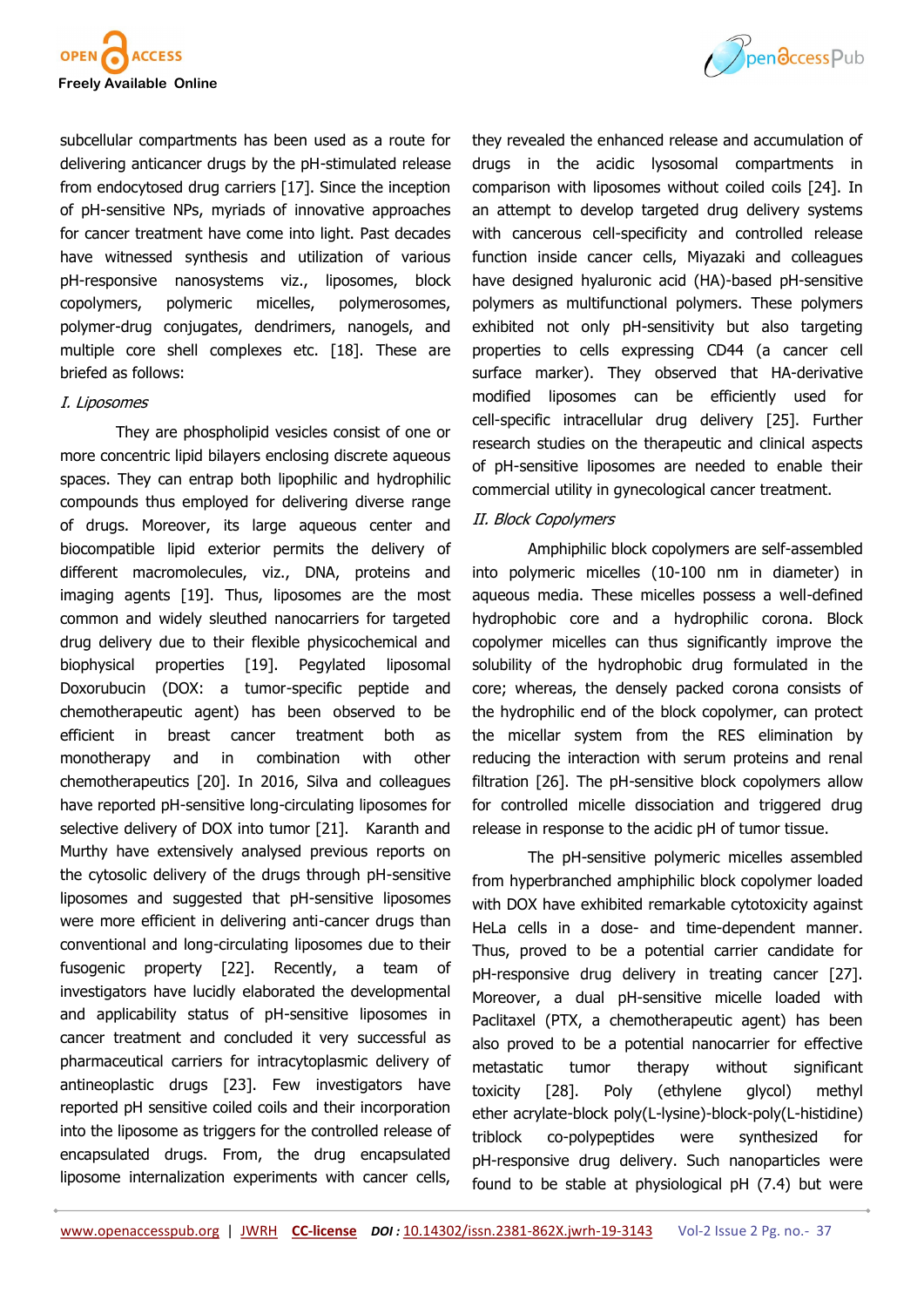



dramatically destabilized in acidic pH due to the presence of pHis blocks [29]. The pH-induced destabilization of the nanoparticle enabled the controlled release of DOX, followed by a dose-dependent cytotoxicity in murine cancer cells. YangZhang et. al. (2012) have reported a series of DOX-loaded pH-responsive poly (ethylene glycol) methyl ether-b-(poly lactic acid-co-poly (β-amino esters)) (MPEG-b-(PLA-co-PAE)) block copolymer micelles as drug delivery carriers for targeted cancer therapy with sustained release [30]. Investigations carried out by Zhou et. al. (2015) have suggested that the polymeric micelles comprising of polyethylene glycol (PEG) and a polymethacrylamide [PEG-b-PMEA] diblock copolymer could be useful for pH-responsive delivery of poorly soluble anticancer drugs [31]. The pH-sensitive copolymer viz., methoxy poly(ethylene glycol)-b-poly(hydroxypropyl methacrylamide-g-αtocopheryl succinate-g-histidine) (PTH) forming micelles in aqueous solutions were used for co-delivery of therapeutic agents, DOX and α-TOS (α-tocopheryl succinate) in tumor cells. In this combination therapy, the micelles enabled the rapid release of both Dox and α-TOS when the pH declined from 7.4 to 4.5 in tumor tissues [32]. Mozhi and colleagues have displayed a synergistic antitumor effect of the combination of anticancer drug Docetaxel and the therapeutic peptide [D(KLAKLAK)2] in an MCF-7 cell line using a pH-sensitive copolymer viz., poly(β-amino esters)-poly(ethylene glycol) conjugated with the dual-targeting proapoptotic peptide CGKRKD(KLAKLAK)2. In which, CGKRK peptide efficiently transported D(KLAKLAK)2 towards mitochondria to trigger mitochondria-dependent apoptosis [33]. Few investigators have reported synthesis of pH-sensitive copolymer through bridging poly (2-methacryloyloxyethyl phosphorylcholine) (PMPC) block and poly (D, L-lactide) (PLA) block by a benzoyl imine linkage (Blink). These biomimetic micelles (PLA-Blink-PMPC) were prepared as carriers for PTX delivery. Such pH-triggered drug release behaviour in synchronization with tumoral acidic conditions was found to be helpful for improving the utilization of drug and facilitating antitumor efficacy [34]. Furthermore, Wang and colleagues have exhibited antitumor efficiency of DOX-loaded micelles. In which, ortho ester degradation of DOX-loaded, pH-sensitive micelles consisted of

triblock copolymer PEG-block-poly(ortho ester urethane)-block-PEG (PEG-POEU-PEG) were found to notably accelerated at pH 5.0 due to its pH sensitivity [35]. Last year, few investigators have reported a chemo-photothermo therapy of cancer cells by using gold nanorods (AuNRs)-based pH-sensitive thiol-ended triblock copolymer micelles (PAA-b-PDMAEMAQ-b-PCL-SH), in which AuNRs at polymer was loaded with Methotrexate (MTX) as an anticancer drug [36].

## III. Polymeric Micelles

They are self-assembling nano-constructs of amphiphilic copolymers and are widely regarded as efficient nano-carriers for myriads of applications, including drug delivery, diagnostic imaging etc. These became feasible because of their variety of favorable properties viz., biocompatibility, bioavailability, capacity to effectively solubilize myriads of poorly soluble drugs, enhancing release profile of the incorporated pharmaceutical entities, ability to accumulate in the targeted tissue based on the EPR effect and ability to attach various targeting ligands to the micellar surface. The combination of these approaches have been found to further improve specificity and efficacy of micelle-based drug delivery to promote the development of smart multifunctional micelles [37]. Ko and colleagues have evaluated anti-tumor activity of pH-responsive polymeric micelles made up of methyl ether poly (ethylene glycol) (MPEG)-poly(β-amino ester) block copolymers, by injecting the DOX-loaded polymeric micelles into tumor-bearing mice. These micelles notably suppressed tumor growth and prolonged survival of the tumor-bearing mice, compared with mice treated with free DOX [38]. Giacomelli and coworkers have reported pH-triggered micelles composed of a pH-responsive PDPA [poly(2-diisopropylamino) ethyl methacrylate] inner core and a PEO [poly(ethylene oxide)] outer shell as a promising drug delivery system for the cancer therapy. In which, pH-responsive PDPA core was loaded with PTX [39]. *In vivo* evaluation of DOX-loaded pH-sensitive polymeric micelles made up of poly(L-histidine-co-L-phenlyalanine-b-PEG and poly(L-lactic acid)-b-PEG-folate was carried out in multidrug-resistant (MDR) ovarian tumor-xenografted mice. It was observed that the drug-carrying micelles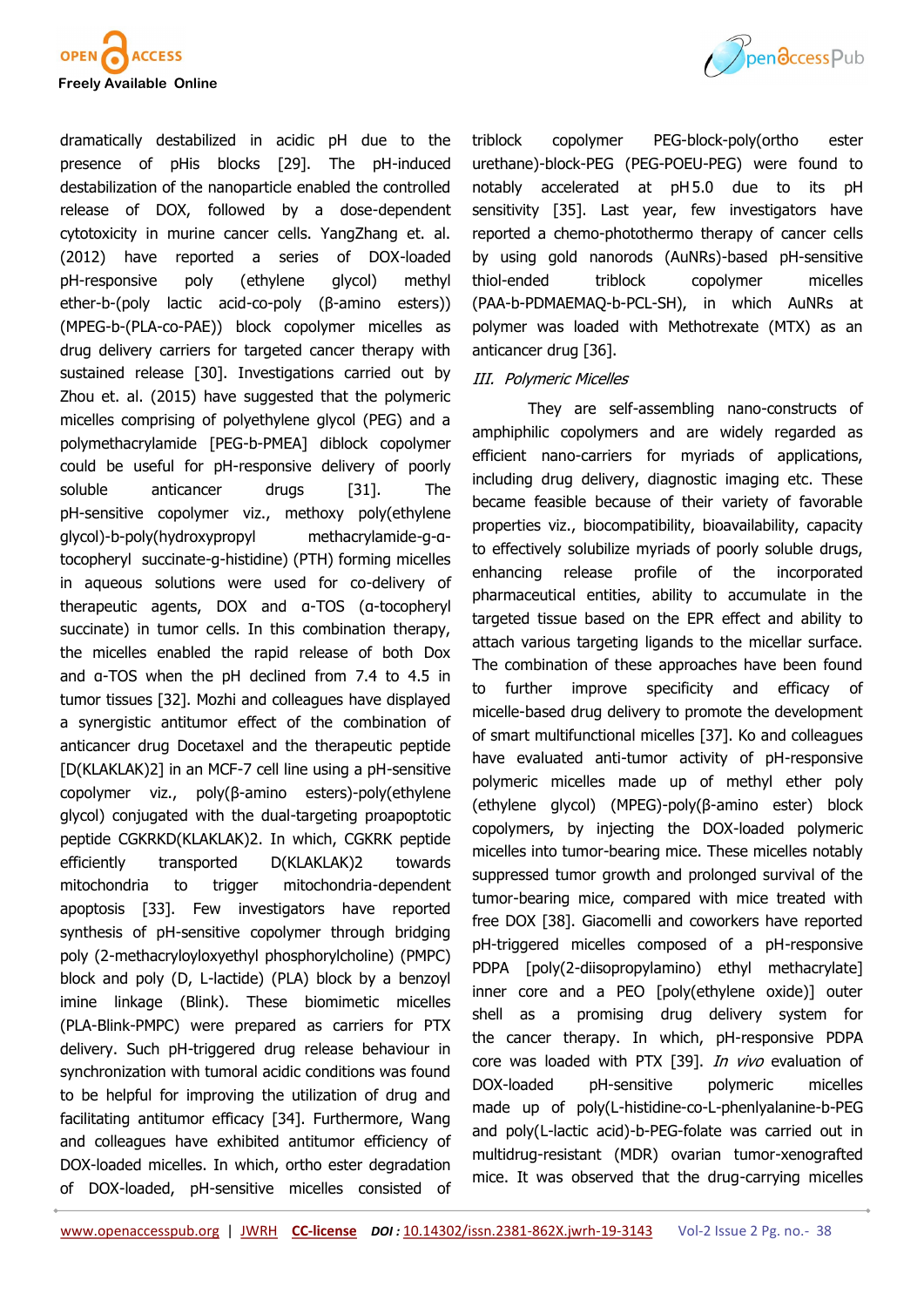

were exhibiting enhanced intracellular DOX-delivery by circulating for long-time (i.e., enhanced bioavailability) and accumulating at tumor-selective sites. Thus, they exhibited enhanced cytotoxicity to tumor cells only, sparing the normal healthy cells [40]. Wang and colleagues have shown that the PTX loaded pH-responsive Poly(ethylene glycol)-b-poly (D,L-lactide)-b-poly(β-amino ester) [PELA-PBAE] micelles might have the potential utility in the metastatic breast tumor therapy [41]. In another study, the polymeric micelles incorporated with cisplatin were prepared by complexation between cis-dichlorodiammineplatinum(II) (CDDP) and hydrophilic poly (L-glutamic acid)-b-poly (2-methacryloyloxyethyl phosphorylcholine) (PLG-b-PMPC) diblock copolymers. Investigators observed the sustained release of CDDP from the micelles was faster in acidic pH (5.0 - 6.0) than the physiological pH 7.4. Thus, CDDP-loaded polymeric micelles were developed for targeted cancer therapy to reduce the detrimental side effects of cisplatin CDDP [42]. Zhou and coworkers have reported a pH-responsive pentablock copolymer made up of 1,2-distearoyl-sn-glycero-3 phosphoethanolamine-N-[methoxy(polyethylene glycol)] conjugated poly(β-amino esters) (DSPE-b-PEG-b-PAE-b-PEG-b-DSPE) was able to self-assemble into polymeric micelles. These DOX-loaded polymeric micelles displayed pH-triggered high toxicity to tumor cells and HeLa cell lines whereas the copolymer had negligible cytotoxicity. Thus, these pH-sensitive micelles have the potential to be used for cancer chemotherapy with controlled release [43]. Das and his team, and Zhou and colleagues have lucidly elaborated the current advances in the development of pH-responsive polymeric micelles/ nanoparticles, their mechanisms of action, applications in chemotherapy, diagnostic imaging, their delivery strategies and provided their future perspectives [44, 45]. This is yet to be sleuthed in human cells and gynecological tissues.

It is well understood that, among amino acids, Histidine (His) is an only essential amino acid having imidazole group. The presence of lone-pair electrons on the unsaturated nitrogen of this group confers pH-sensitivity to Histidine. Therefore, poly(Histidine) (pHis) has been extensively used for the fabrication of



pH-sensitive drug delivery nanosystems. Uthaman and his team (2018) have reported a variety of pHis-based polymeric micelles for the delivery of DOX [15, 29, 46-48]. In addition to these, nanocarriers composed of amphiphilic, biocompatible chitosan polymeric micelles were used to deliver Nonsteroidal anti -inflammatory drug (NSAID) Ibuprofen in breast cancer therapy. It was observed to possess potential anti-tumor activity, while avoiding side-effects on normal, healthy tissues [49]. The pH-responsive nanoparticles combining Ibuprofen with chemotherapy agents have provided a novel nanoparticle system for both primary and metastatic tumor treatment [50].

Targeted efficient delivery and therapeutic efficacy of DOX have been found to be significantly increased by using a stepwise pH-responsive nanodrug delivery system [51]. This study has provided a promising strategy for efficient delivery of other antitumor agents. Similarly, some more nanocarriers like polymeric micelles, liposomes and solid NPs have been developed for hydrophobic as well as hydrophilic drugs for effective therapy of cancer [52-56]. Last year, some investigators have revealed the intracellular pH-responsive nanoparticles of hyaluronic acid which can provide insights into the design of potential prodrugs for the cancer therapy [57]. Hydroxyapatite coated iron oxide nanoparticles and pH sensitive Sodium alginate have been developed for controlled release of hydrophobic drugs [58]. Yandan and his colleagues have shown that multifunctional sharp pH-responsive nanoparticles made up of poly(2-(diisopropylamino) ethylmethacrylate) (PDPA) polymer have great potential to serve as a new generation nanomedicine for effective breast cancer treatment [59].

## IV. Polymersomes or Polymeric Vesicles

They are preferably prepared from amphiphilic, biocompatible and biodegradable polymers [60]. They have the potential to be versatile drug delivery systems because of their tunable membrane formulations, stabilities *in vivo*, various physicochemical properties, controlled release mechanisms, targeting abilities, and capacities to encapsulate varieties of drugs etc. [61, 62]. The pH-sensitive polymersomes have been developed to quickly respond to small changes in the environmental pH of tumor's microenvironment [60, 63]. Following pH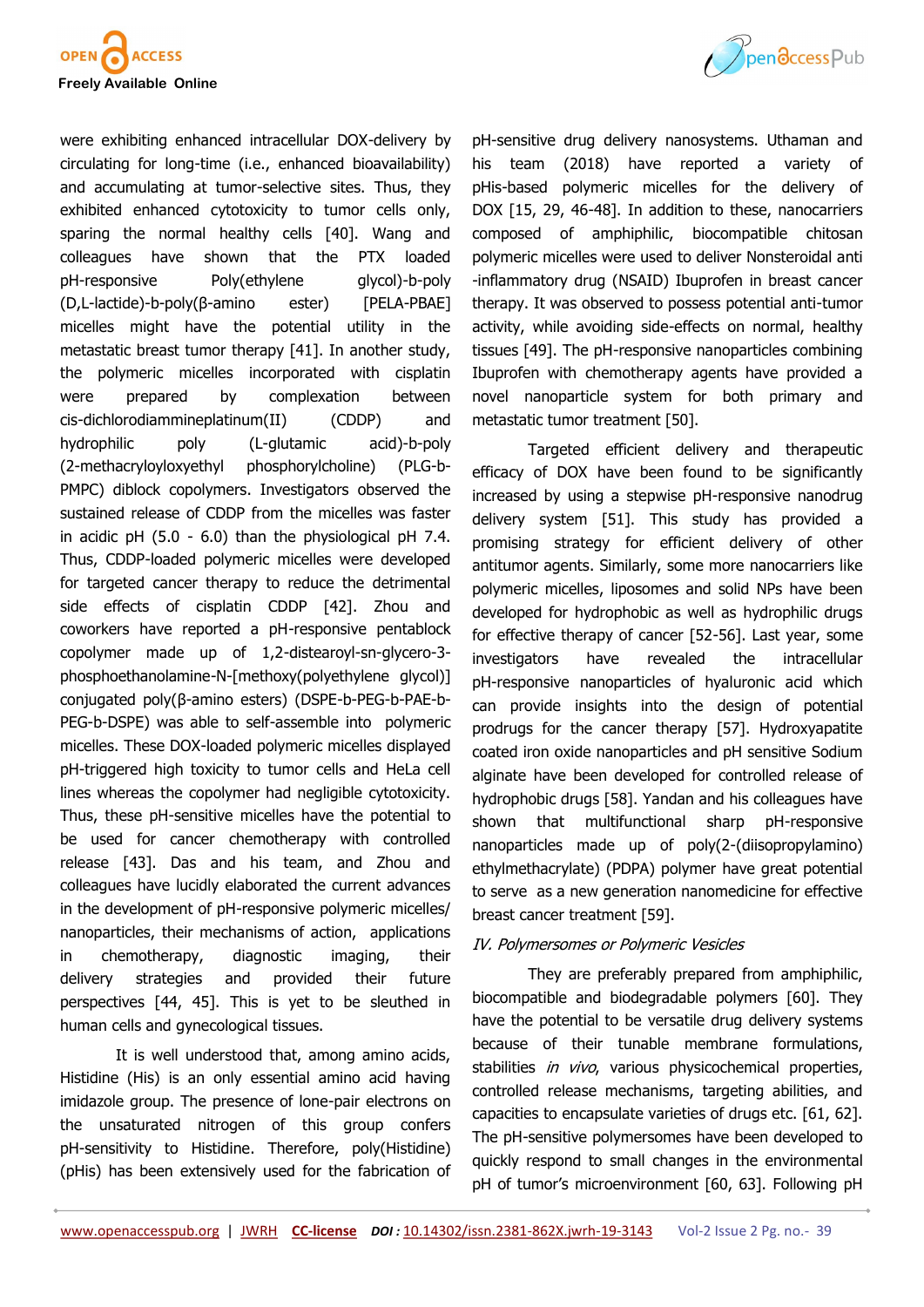



alteration, the pendant acidic (carboxylic acids/sulfonic acids) or basic groups (amine) undergo protonation or deprotonation. Consequently, the structural transition induces formation/deformation of polymeric vesicles, which confers a higher therapeutic index as a result of the fast release of therapeutics at the target site. However, the major obstacle to the application of pH-sensitive polymersomes is the slow response to the stimulus, resulting in a slow drug release, which eventually induce drug resistance in the adjacent cells. Therefore, polymersomes need to respond quickly as a result of the decreased pH at pathological sites. Thus, pH-responsive polymersomes need to be further designed to carry, deliver, and control the release of therapeutic agents to the tumor tissue by relying the low pH in the vicinity of tumor tissues [60, 63]. Anajafi and Mallik (2015) have explicitely elaborated recent developments of polymersomes [60]. Their utilities in treating gynaecological cancers are yet to be sleuthed.

## V. Polymer-Drug Conjugate

(a) Dendrimers or dendritic molecules are highly branched with a central core, nanosized, symmetric molecules with well-defined, homogenous and monodisperse structure with diameter 2-10 nm. They are classified by its form as polymers, hyperbranched polymers or brush-polymers and also classified by their molecular weight as low or high molecular weight [64, 65]. Dendrimer act as a carrier for the delivery of drug to tumor by encapsulation or conjugation. Among polymer-drug conjugates, most widely studied dendrimers to date are non-biodegradable, cationic amine-terminated poly-amidoamine (PAMAM) dendrimers [66]. Drug delivery to tumor site is mostly accomplished through PAMAM, poly(propylene imine) [PPI], and poly(L-lysine) [PLL] dendrimers by either passive or active targeting [64]. Wen and colleagues have explained the multifunctional dendrimer-modified multi-walled carbon nanotubes for targeted and pH-responsive delivery of DOX into various types of cancer cells [67]. In 2018, Zhang and coworkers have reported the development of pH-sensitive multifunctional DOX-conjugated PAMAM dendrimers as a unique platform for targeted cancer chemotherapy [68]. Some other investigators have presented the construction of pH-responsive

multifunctional dendrimer-based theranostic nanosystem (in which Gold nanoparticles conjugated with DOX were entrapped in dendrimer) to be utilized for simultaneous chemotherapy and computed tomography (CT) imaging of various types of cancer cells [69]. Dendritic polyester system based on monomers 2,2-bis (hydroxymethyl) propanoic acid attached to DOX or hydroxyl-terminated generation 4 PAMAM in conjugation with PTX through a union with succinic acid have shown great anticancer activity against ovarian cancer cells [65]. However, at present the dendrimers used as drug-carriers do not satisfactorily meet the necessary characteristic of an ideal dendrimer for targeted drug delivery. However, the development and study of new dendrimers drug-carriers continues to be an important tool in the cancer therapy.

(b) Acid-responsive polymers have provided enhanced endosomal delivery of drugs. In the acidic micro environment, acid-sensitive linkers have provided tools for targeted intracellular drug release. Hydrazone and cis-aconityl linkers are two types of acid-sensitive linkers which have been commonly used for this purpose. Both are relatively stable at physiological pH and can release the bound drugs only under low pH conditions. The hydrazone linker gets rapidly cleaved under low pH conditions (which occur in endosomes, lysosomes and tumor tissue). Through the hydrazone linker, the drug was found to be released in the acidic tumor microenvironment or in the acidic organelles after cellular uptake by endocytosis [70-75]. Some more sleuthed polymer-drug conjugates containing hydrazone linkages are HPMA-DOX, PEG-DOX [76, 77], PEG-epirubicin [78] and PEG-PTXL [79]. Hydrazone linked acid sensitive PEG-based drug delivery in lysosomes was also studied by Zhu et al., 2012 [74]. They found that Gemcitabine (GemC18) in the acid-sensitive micelles was more toxic toward cancer cells than acid-insensitive micelles. There are reports of a pH-sensitive hydrazone bridged and peptide-guided prodrug incorporating DOX for targeted ablation (removal of harmful parts of the body) of cancer cells with least cytotoxicity on normal healthy cells [80]. The pH-sensitive N-(2-hydroxypropyl) methacrylamide-DOX (HPMA-DOX) conjugates bearing an acid-responsive hydrazone linker in their structure have also been widely studied as anticancer drug delivery systems. They have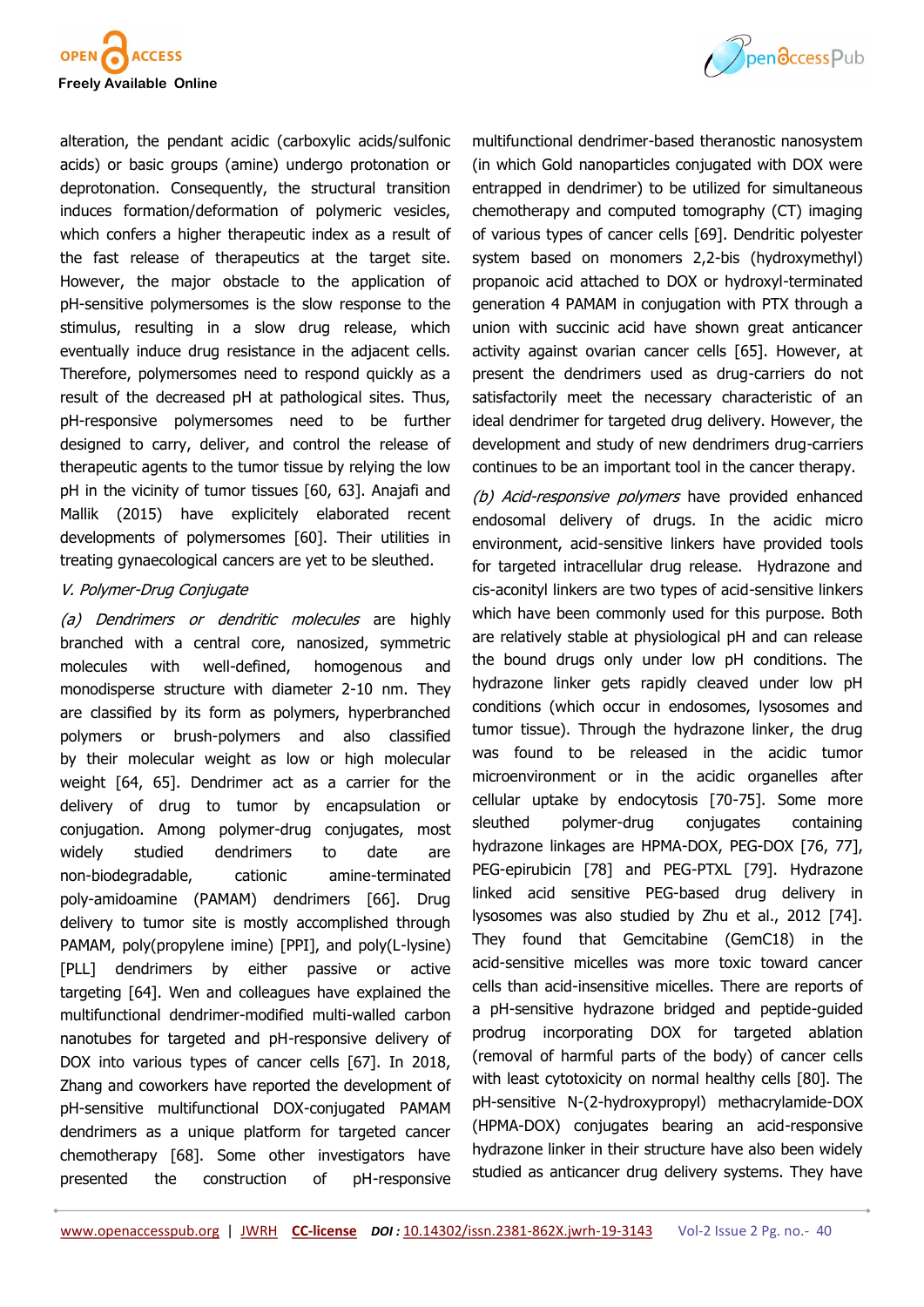



been found to significantly increase therapeutic efficacy in different *in vitro* and *in vivo* cancer models. Liao et al. [57] have reported the synthesis of tumor targeting and pH-responsive nanoparticles for the enhanced delivery of DOX. The nanoparticles were prepared through the covalent bonding of DOX to hyaluronic acid (HA) backbone by hydrazone linkage. In aqueous solution, hyaluronic acid-hydrazone linkage-doxorubicin (HA-hyd-DOX) could self-assemble into nanoparticles. Active targeting of the nanoparticles was achieved through receptor-mediated binding of HA to CD 44, which are overexpressed in most cancer cells. Studies on polymers that use cis-aconityl linker in designing anticancer drug delivery systems included HPMA-DOX [81], polyamidoamine-DOX [82] and polyamidoamine (PAMAM)-DOX [83]. Furthermore, acid-sensitive cis-aconityl linked Polyehtylene glycol-Chitosan (PEG-CS) micelles were found to have a greater Docetaxel loading capacity, less cytotoxicity toward normal cells, enhanced cellular uptake and better accumulation in tumor tissue compared to acid-insensitive PCS micelles (PEG directly linked to CS) [84]. Moreover, the pH-responsive NPs have also been developed by conjugating nanocarriers with some other acid-labile linkages such as orthoester [85, 86], imine [87, 88], phosphoramidate [89], whose hydrolysis ensured rapid release of the drug at the targeted tumor.

(c) Zwitterionic polymers incorporated nanoparticles have been designed to demonstrate a pH-dependent change in surface charge. One of the most commonly investigated systems is based on zwitterionic polymers, as they have cationic and anionic groups that control surface charge in response to pH. In acidic pH, these zwitterionic polymers have a positive charge, and in basic pH, they have a negative charge. However, when these zwitterionic polymers are in neutral pH, they are overall neutral with balanced populations of positive and negative components and they become more hydrophobic. However, upon entering tumor cells, the balance between positive and negative charges alters and thereby cause conformational changes, facilitating drug release in tumor cells. Kang and colleagues have reported the fabrication of tumor microenvironment responsive theragnostic with a pH-dependent fluorescence turn on/off property. The nanoparticles

were constructed by encapsulating a photothermal dye (IR 825) in the carbonized zwitterionic polymer. Before accumulating in the tumor site, these nanoparticles displayed quenching of fluorescence due to the hydrophobic interaction with neutral pH and π-π stacking. The slight change in the pH in TME enabled the charge of the nanoparticles to be altered, leading to the release of IR 825 and recovered fluorescence. These types of nanoparticles can simultaneously be used for diagnosis and photothermal therapy [90].

## VI. Multiple Core Shell Complexes

The pH-responsive drug encapsulation and release from multiple core-shell nanoparticles become feasible due to the presence of polyelectrolyte multilayers [91]. Huang and coworkers [92] first synthesized  $Gd_2O_3$ :Yb<sup>3+</sup>:Er<sup>3+</sup>, , a functionalized mesoporous silica nanoparticle core, which was then coated by multi-layers of polyelectrolytes. DOX was then loaded onto the polyelectrolyte shell. The resulting DOX-loaded core-shell nanoparticles exhibited more than 60% DOX release within 72 h at pH 5.2. In vitro cytotoxicity studies on MCF-7 breast cancer cells showed that DOX-loaded nanoparticles exhibited higher cytotoxicity than the free DOX. Tian et al. [93] synthesized an azide-terminated diblock copolymer from oligo(ethylene glycol)methyl ether methacrylate (OEGMA), 2-(diisopropylamino)ethyl methacrylate (DPA), and glycidyl methacrylate (GMA). The resulting copolymer was then functionalized with DOTA(Gd) and 4-(prop-2-ynyloxy) benzaldehyde and the resulting copolymers were further co-assembled into mixed micelles. The presence of GMA moieties inside the cores enabled encapsulation of tetrakis[4-(2-mercaptoethoxy) phenyl]ethylene (TPE-4SH), and thus the resulting micelles were capable of MR and fluorescence dual imaging. Moreover, these micelles were surface-conjugated with pH low insertion peptide (pHLIP), which enabled them for selective targeting toward tumor tissues and in situ Camptothecin (a cancer drug) release, confirmed by *in vivo* MR images of tumor-bearing BALB/c nude mice. Ray et. al. (2018)[91] and their collaborators have synthesized a unibody core-shell (UCS) nanoparticle using a polymer platform formed by resorcinol and 1,3-phenylenediamine monomers. In this synthesis, Gd3+was first conjugated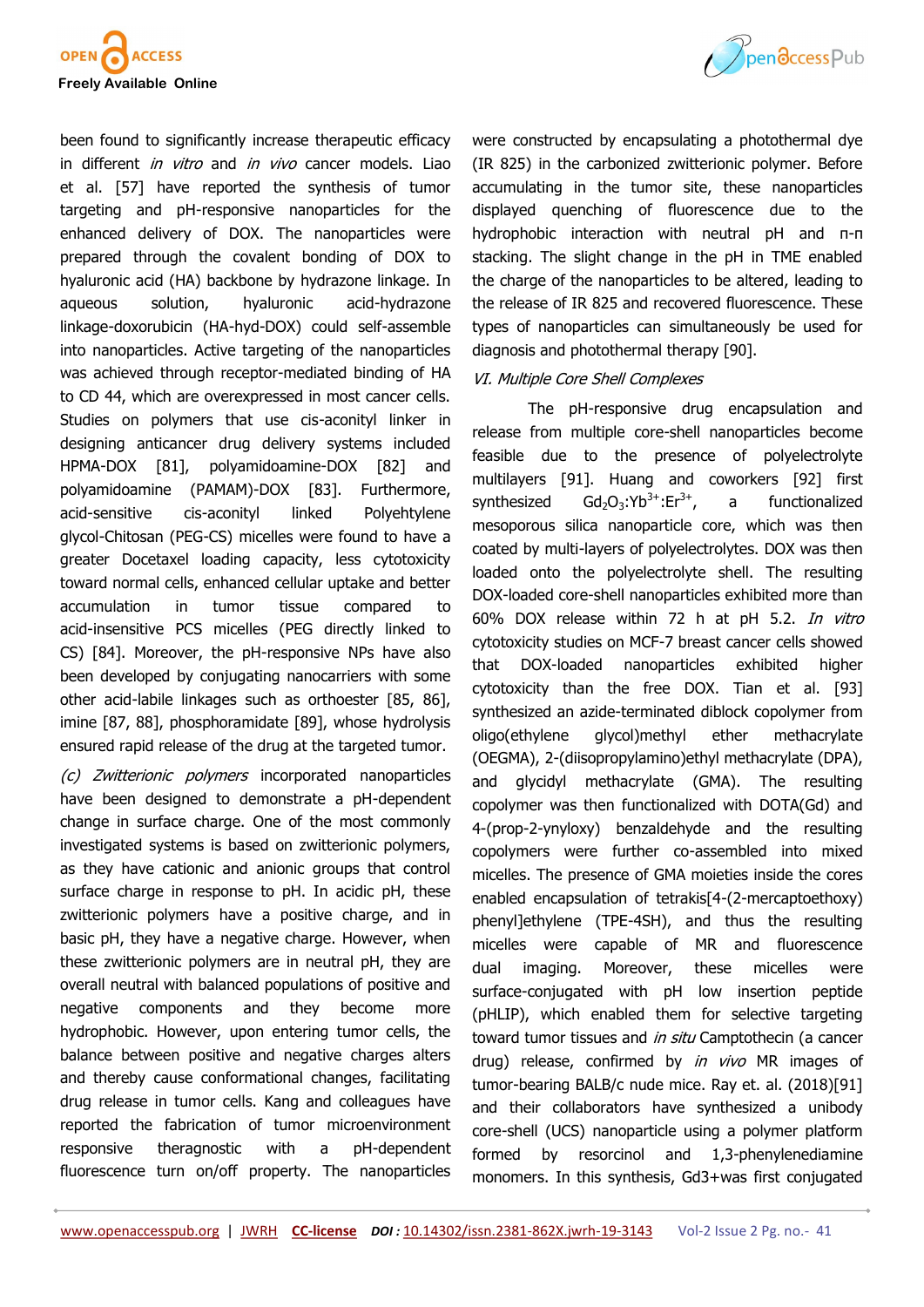

to the polymer backbone to form the Gd-core, and then DOX was encapsulated within the shell surrounding the Gd-core. Resorcinol was chosen as one of the components in the core. 1,3-phenylenediamine was chosen as the shell unit for its capability for pH-controllable release. In vitro and in vivo studies of UCS-Gd-DOX as an innovative theranostic nanoparticle showed that the DOX in the shell is effectively and selectively released in tumor acidic environments (pH 5.5). *In vitro* pH-dependant release of DOX after 2 h was found to be <5%, 10%, 55%, 75%, and 80%, at pH 8.0, 7.0, 6.0, 5.0, and 4.0, respectively. Enhanced drug release from pH 7.0 to 6.0 verified the potential of UCS-Gd-DOX for targeted therapy towards malignant tumor tissues. In addition, in vitro T1-weighted MR imaging studies also reflected the pH-switchable MR contrast capability of UCS-Gd-DOX. The pH-responsive design of the UCS nanoparticle not only improved the MRI contrast at the tumor site with respect to other tissue/organs, but also successfully suppressed growth of subcutaneous human cervical cancer in mouse xenograft models. Therefore, theranostic nanoparticles with Gd-conjugation and DOX-doping can be synthesized and further applications of UCS-Gd-DOX in the field of cancer treatment can be anticipated [91].

There are reports of **pH-sensitive magnetic nanoparticles** sleuthed for targeted anticancer drug delivery. In early years of this decade, a magnetic and pH dually responsive nanocarrier with a multilayer core-shell architecture was constructed. In which, the  $Fe<sub>3</sub>O<sub>4</sub>@SiO<sub>2</sub>$  nanoparticles acted as a superparamagnetic core used to target the drug loaded nanocarriers to the pathological site. Meanwhile, the mPEG [α-methoxy poly (ethylene glycol)] and PBLA [poly(benzyl-L-aspartate)] segments served as a pH-sheddable hydrophilic corona and a hydrophobic middle layer used to load the drug DOX via hydrophobic interactions. This system appeared to be highly promising for the targeted intracellular delivery of hydrophobic chemotherapeutics in cancer therapy [94, 95]. In 2017, Karimi and his colleagues have brought in light a pH-sensitive magnetic nanoparticle system for Methotrexate (MTX) targeting of tumor [96]. In another study, Wu and his colleagues have performed *in vitro* evaluation of magnetic nanocomposites (Fe<sub>3</sub>O<sub>4</sub>@LDH-MTX) [in which Fe<sub>3</sub>O<sub>4</sub> nanoparticles acted as magnetically responsive carriers



and the coating layer of [layered double hydroxide \(](https://www.sciencedirect.com/topics/materials-science/layered-double-hydroxides)LDH) was used as a storehouse for MTX] as MTX delivery system for targeted anticancer therapy. They have observed its excellent pH-sensitivity and  $~\sim$ 85% of MTX was released within 48h at pH 3.5 via the co-effect of dissolution of LDH layer and ion-exchange. This study has revealed that the  $Fe<sub>3</sub>O<sub>4</sub>@LDH-MTX$  would be a competitive candidate for sustained, controlled release and targeted delivery of MTX because  $Fe<sub>3</sub>O<sub>4</sub>@LDH-MTX$ exhibited high anticancer activity with minimal toxicity to normal cells [97]. In addition to these reports, a pH-responsive nanoplatform made up of a yolk-like  $Fe<sub>3</sub>O<sub>4</sub>@Gd<sub>2</sub>O<sub>3</sub>$  and functionalized by PEG and folic acid, has been documented to be a potential nanotheranostic for tumor targeted  $T_1$ - $T_2$  dual-mode Magnetic Resonance Imaging and chemotherapy using Cisplatin and HeLa cells [98]. Last year, pH-sensitive magnetic composite nanoparticle was prepared by double water-in-oil-in-water (W/O/W) emulsion using acetylated β-cyclodextrin as a pH-sensing material and  $Fe<sub>3</sub>O<sub>4</sub>$  as a component to realize magnetic response. Its in vitro evaluation was performed for drug loading and release behaviour [99]. This type of study can be also extended for treating gynecological tumors. In a review, Lungu and her colleagues have explicitely elucidated the utility of pH responsive core-shell magnetic nanoparticles in diagnosis and treatment of oncological diseases. Those NPs were: magnetite@silicon dioxide (Fe<sub>3</sub>O<sub>4</sub>@SiO<sub>2</sub>),  $Fe<sub>3</sub>O<sub>4</sub>@titanium$  dioxide (TiO<sub>2</sub>), beta-thiopropionatepolyethylene glycol (PEG)-modified Fe<sub>3</sub>O<sub>4</sub>@mSiO<sub>2</sub>, Fe<sub>3</sub>O<sub>4</sub> NPs core coated with  $SiO<sub>2</sub>$  with an imidazole group modified PEG-polypeptide (mPEG-poly-L-Asparagine), polyacrylic acid (PAA) and folic acid coating of the iron oxide NP core, methoxy polyethylene glycol-block-polymethacrylic acid-block-polyglycerol monomethacrylate (MPEG-b-PMAA-b-PGMA) attached by a PGMA block to a  $Fe<sub>3</sub>O<sub>4</sub>$  core, PEG-modified polyamidoamine (PAMAM) dendrimer shell with  $Fe<sub>3</sub>O<sub>4</sub>$ core and mesoporous silica coated on  $Fe<sub>3</sub>O<sub>4</sub>$ , mostly coated with an anticancer drug and used for controlled release of cytostatic drugs into the tumor site by means of pH change [100].

### VII. Nanogels

They are three-dimensional, water soluble, cross-linked hydrogel materials in the nanoscale size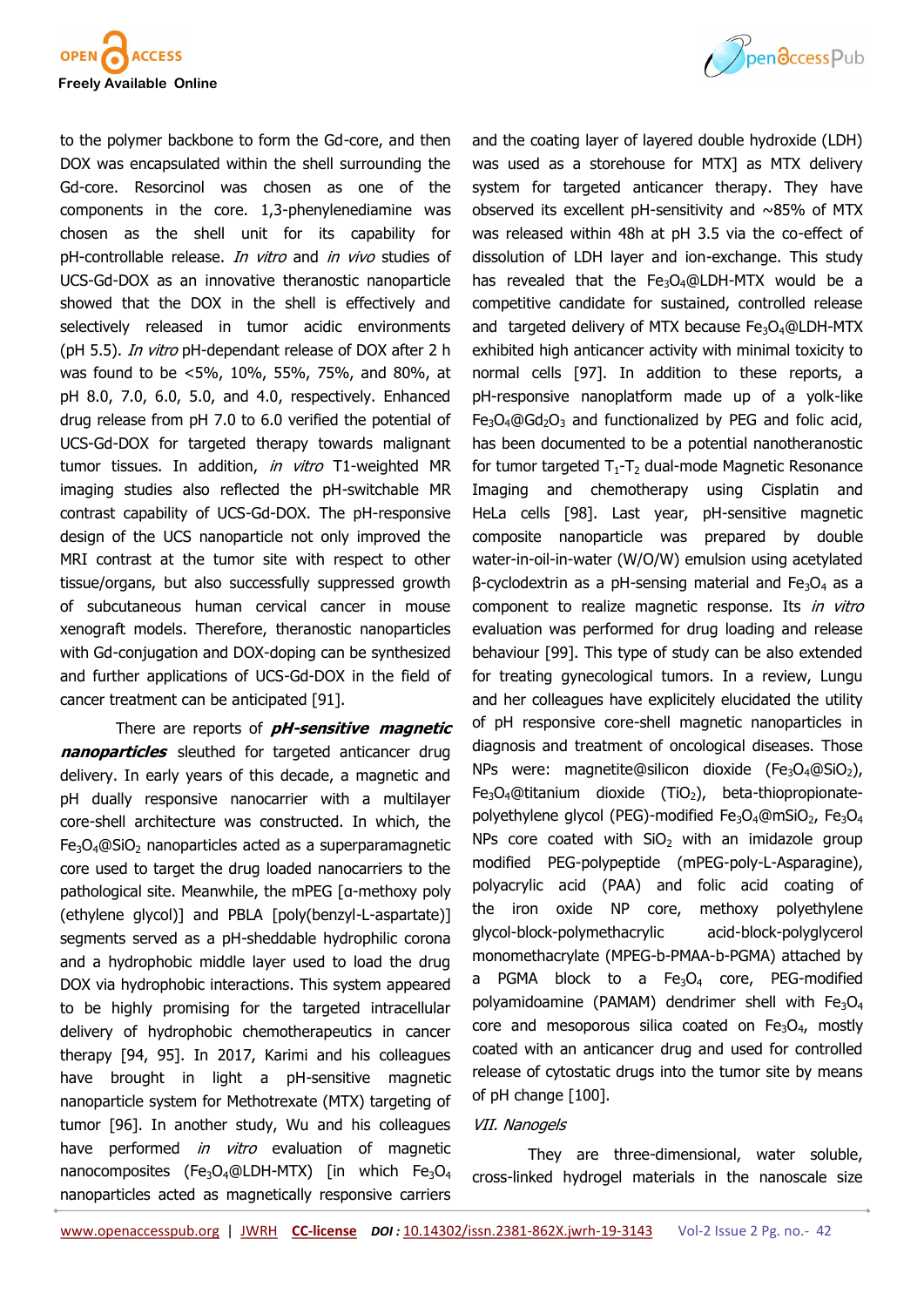

range with a high loading capacity for guest molecules and act as drug carrier systems [101]. Nanogels are the novel drug delivery systems for both hydrophilic and hydrophobic drugs [102]. There are some anti-tumor drugs viz., Cisplatin, DOX, 5-Flurouracil, Heparin, Temozolomide etc. used in cancer therapy by incorporation through nanogels. The pH- and temperature-responsive nanogels made up of maleic acid poly-(N-isopropylacrylamide) polymer loaded with DOX have been frequently employed in the cancer treatment, where DOX is delivered at a specific pH and temperature. Chitin-polymerized DOX nanogels have been also used for treatment of breast cancer [103]. Several nanogel formulations used in cancer therapy are listed elsewhere [104]. The pH-sensitive PEGylated nanogel loaded with anti-tumor drug has proved to be a promising nano-sized carrier for anticancer drug delivery systems against the human breast cancer cell line MCF-7 [105]. Bardajee and colleagues have prepared a thermo-/pH-sensitive nanogels comprising salep modified graphene oxide (SMGO) with branched N-isopropylacrylamide (NIPAM) and acrylic acid (AA). Doxorubicin loaded SMGO/P(NIPAM-co-AA) nanogels showed thermo-/pH-dependent drug release and exhibited enhanced toxicity to HeLa cells when compared to the equivalent dose of the free drug [101]. A synergistic combined chemo-radioisotope therapy of cancer using a pH-dependent hybrid nanogel (hydrogel nanoparticle) platform based on the self-assembly of carboxymethyl cellulose and bovine serum albumin was reported [106]. The pH sensitive polymeric nano-hydrogels attached with an ionizable weak acidic or basic moieties, cationic polymeric polyethylenimine (PEI), polymeric nano-micelles of pH-responsive natural polymers like albumin and gelatin have also been used as drug delivery systems for treating varied cancers [107]. Peng Wei and colleagues (2018) have synthesised a pH-sensitive nanogels by using a monomer N-[(2,2-dimethyl-1,3-dioxolane)methyl] acrylamide (DMDOMA) bearing an acid cleavable acetal group. These seemed to be a promising and conveniently prepared alternative to existing carrier systems for drug delivery [108]. Thus, nanogels seem to be potential candidate in the development of new nanocarriers for anti-cancer drug delivery. So they can be further investigated for treating gynecological cancers.



### **Discussion and Conclusion**

Despite considerable research in the past decades and plethora of positive results in the preclinical studies, the clinical translation of pH-sensitive nanosystems assisted drug delivery platforms has not progressed incrementally. Some of the facts which appear to be obstacles, seem to hinder the progress are: (i) The differences in pH between normal and tumor tissues are not significant enough for generating the pH-responsiveness. Moreover, pH-sensitive nanoparticles remain non-responsive in the perivascular region because the acidic pH need for responsiveness is found in region far from the blood vessels [29]. (ii) In addition, selecting a polymer with a critical pH that matches the desired pH range for its application is a major factor in designing an ideal pH-sensitive system. Thus, understanding the chemical structure of the polymer's ionizable moieties, and their respective pKa are indispensable for the design and synthesis of appropriate pH-sensitive DDS [109]. Moreover, attempts have been made to alleviate much concerned cytotoxicity of synthesized NPs by conjugating it with PEG or with any of the zwitterionic polybetaines [110-114]. Further studies are still on to nullify its cytotoxicity, if any. Considering all these, it becomes utmost important to understand the nanotechnological advancement in biomedical applications to date and the challenges that still need to be overcome. That will allow future research to improve on existing pH-sensitive nanoplatforms and to address the current translational and regulatory limitations. Continued translational success will require coordinated communication and collaboration between experts involved in all stages of pharmaceutical development of pH-sensitive drug delivery nanosystems, including pharmaceutical design, manufacturing, cellular interactions and toxicology, as well as preclinical and clinical evaluation.

In all of the aforementioned and other pH-responsive nanosystems reported elsewhere [50, 107, 115-117], the conventional nano-carriers have been combined with pH-responsive systems that release drug content only under specific acidic pH. Table 1 summarises all of the pH-sensitive nanosystems reviewed in the present text having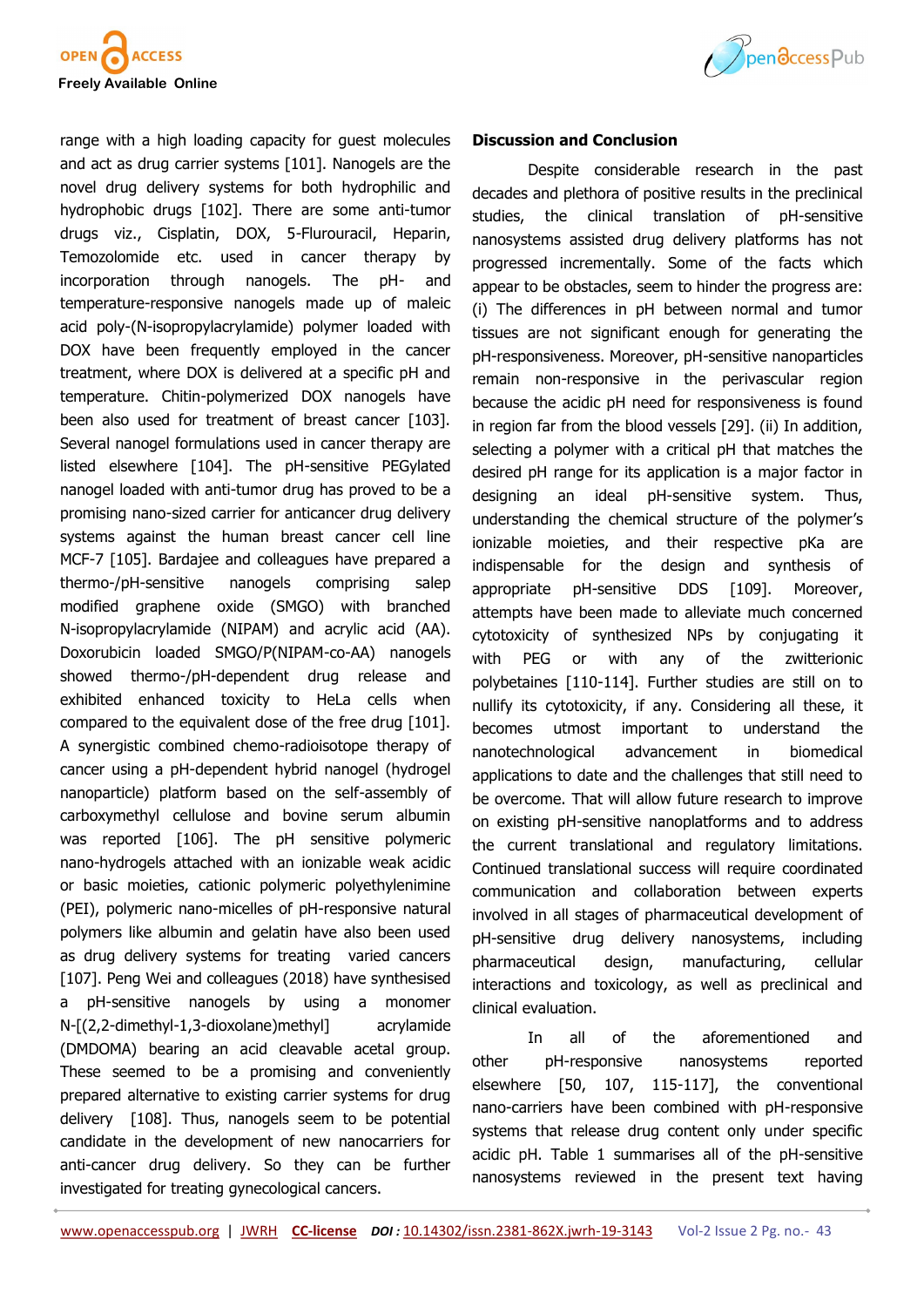





potential utilities in treating gynaecological Cancers. However, some of the systems discussed here are yet to be investigated for gynaecological cancers. But all of them seem to have tremendous potential for successfully delivering drugs at the targeted gynaecological tumor sites/ tissues, as the case may be. Therefore, it will not be an exaggeration to state that the pH sensitive nanomedicine could turn to be an unique system for treating gynecological cancers (and other cancers, as well), if developed and delivered with utmost care.

# **References**

- 1. Hu Q, Katti PS, Gu Z. Enzyme-responsive nanomaterials for controlled drug delivery. Nanoscale 2014; 6: 12273-12286.
- 2. Khadka P, Ro J, Kim H. Pharmaceutical particle technologies: an approach to improve drug solubility, dissolution and bioavailability. Asian J Pharm Sci 2014; 9: 304-316.
- 3. Toh MR, Chiu GNC. Liposomes as sterile preparations and limitations of sterilisation techniques in liposomal manufacturing. Asian J Pharm Sci 2013; 8: 88-95.
- 4. Fleige E, Quadir MA, Haag R. Stimuli-responsive polymeric nanocarriers for the controlled transport

of active compounds: concepts and applications. Adv Drug Deliv Rev 2012; 64: 866-884.

- 5. Tayo Lemmeul L. Stimuli-responsive nanocarriers for intracellular delivery. Biophys Rev. 2017 Dec; 9(6): 931-940.
- 6. Lehner R., Wang X., M. Wolf. Designing switchable nanosystems for medical application. J Control Release 2012; 161: 307-316.
- 7. Chen Q., Ke H., Dai Z. Nanoscale theranostics for physical stimulus-responsive cancer therapies. Biomaterials 2015; 73: 214-230.
- 8. Camara AL, Figuero Longo JRSJP. pH-Sensitive Nanoparticles for Cancer Therapy: Is this a Real Innovation in Nanomedicine? Nano Res Appl 2017; 3: 1-2.
- 9. Frenkel V. Ultrasound mediated delivery of drugs and genes to solid tumors. Adv Drug Deliv Rev. 2008; 60: 1193-208.
- 10. Liu YC, Le Ny AL, Schmidt J, Talmon Y, Chmelka BF, Lee CT Jr. Photo-assisted gene delivery using light-responsive catanionic vesicles. Langmuir. 2009; 25: 5713-24.
- 11. Sun X, Zhang G, Wu Z. Nanostructures for pH-sensitive Drug Delivery and Magnetic Resonance Contrast Enhancement Systems. Curr Med Chem.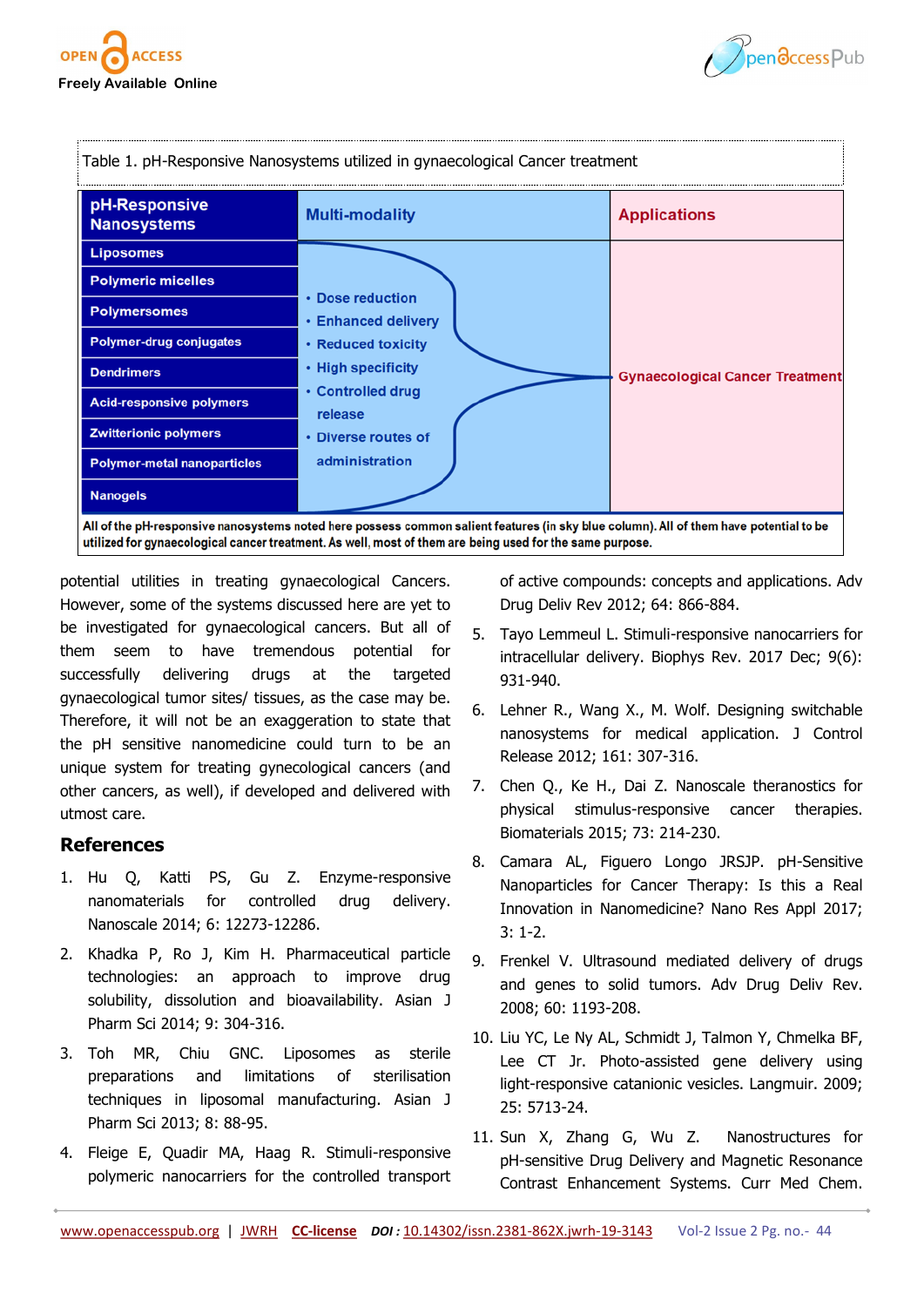



2018; 25: 3036-3057.

- 12. Sun Hao, Christopher P. Kabb, Michael B. Sims, Brent S. Sumerlin. Architecture-transformable polymers: Reshaping the future of stimuli-responsive polymers. Progress in Polymer Science, 2018; 89: 61-75.
- 13. GaoW, Chan JM, Farokhzad OC. pH-responsive nanoparticles for drug delivery. Mol Pharm. 2010; 7: 1913-1920.
- 14. Wang X-Q, Zhang Q. pH-sensitive polymeric nanoparticles to improve oral bioavailability of peptide/protein drugs and poorly water-soluble drugs. Eur J Pharm Biopharm 2012; 82: 219-229.
- 15. John JV, Uthaman S, Augustine R, Chen HY, Park IK, Kim I. pH/redox dual stimuli-responsive sheddable nanodaisies for efficient intracellular tumour triggered drug delivery. J Mater Chem B. 2017; 5: 5027-36.
- 16. Xin Yanru, Yin Mingming, Zhao L., Meng F., Luo L. Recent progress on nanoparticle-based drug delivery systems for cancer therapy. Cancer Biol. Med. 2017; 14: 228-242.
- 17. Kopansky E, Shamay Y, David A. Peptide-directed HPMA copolymer-doxorubicin conjugates as targeted therapeutics for colorectal cancer. J Drug Target 2011; 19: 933-42.
- 18. Bazban-Shotorbani S, Hasani-SadrabadiMM, Karkhaneh A, Serpooshan V, Jacob KI, Moshaverinia A, Mahmoudi M. Revisiting structure-property relationship of pH-responsive polymers for drug delivery applications. J Control Release 2017; 253: 46-63.
- 19. Sercombe Lisa, Tejaswi Veerati, Fatemeh Moheimani, Sherry Y. Wu, Anil K. Sood, and Susan Hua. Advances and Challenges of Liposome Assisted Drug Delivery. Front Pharmacol. 2015; 6: 286-294.
- 20. Park John W. Liposome-based drug delivery in breast cancer treatment. Breast Cancer Research 2002; 4: 95-102.
- 21. Silva JO, Fernandes RS, Lopes SC, Cardoso VN, Leite EA, Cassali GD, Marzola MC, Rubello D, Oliveira MC, de Barros AL. pH-sensitive, long-circulating liposomes as an alternative tool to deliver

doxorubicin into tumors: A feasibility animal study. Mol Imag Biol. 2016; 18: 898-904.

- 22. Karanth Hamsaraj, Murthy R S Rayasa. pH-Sensitive liposomes-principle and application in cancer therapy. J Pharm Pharmacol 2007; 59: 469-483.
- 23. Ferreira Diego dos Santos, Sávia Caldeira de Araújo Lopes, Marina Santiago Franco & Mônica Cristina Oliveira. pH-sensitive liposomes for drug delivery in cancer treatment. Therapeutic Delivery, 2013; 4: 1099-1123.
- 24. Reja Rahi M., Mohsina Khan, Sumeet K. Singh, Rajkumar Misra, Anjali Shiras and Hosahudya N. Gopi. pH sensitive coiled coils: a strategy for enhanced liposomal drug delivery. Nanoscale 2016; 8: 5139-45.
- 25. Miyazaki Maiko, Eiji Yuba , Hiroshi Hayashi, Atsushi Harada, and Kenji Kono. Hyaluronic Acid-Based pH-Sensitive Polymer-Modified Liposomes for Cell-Specific Intracellular Drug Delivery Systems. Bioconjugate Chem., 2018; 29: 44-55.
- 26. Li Wei, Feng S.S., Guo Y. Block copolymer micelles for nanomedicine. Nanomedicine 2012; 7: 169-172.
- 27. Hongliang Cao, Chao Chen, Debiao Xie, Xin Chen, Ping Wang, Yibing Wang, Huajie Songa and Wenxin Wang. A hyperbranched amphiphilic acetal polymer for pH-sensitive drug delivery. Polym. Chem. 2018; 9: 169-177.
- 28. Tang S, Meng Q, Sun H, Su J, Yin Q, Zhang Z, Yu H, Chen L, Gu W, Li Y. Dual pH-sensitive micelles with charge-switch for controlling cellular uptake and drug release to treat metastatic breast cancer. Biomaterials 2017; 114: 44-53.
- 29. Uthaman S, Kang Moo Huh, and In-Kyu Park. Tumor microenvironment-responsive nanoparticles for cancer theragnostic applications. Biomater. Res. 2018; 22: 22-28.
- 30. YangZhang Can, You QiangYang, Tu XiongHuang, BinZhao, Xin DongGuo, Ju FangWang, Li JuanZhang. Self-assembled pH-responsive MPEG-b-(PLA-co-PAE) block copolymer micelles for anticancer drug delivery. Biomaterials. 2012; 33: 6273-6283.
- 31. Zhou X, Luo S, Tang R, Wang R, Wang J. Diblock copolymers of polyethylene glycol and a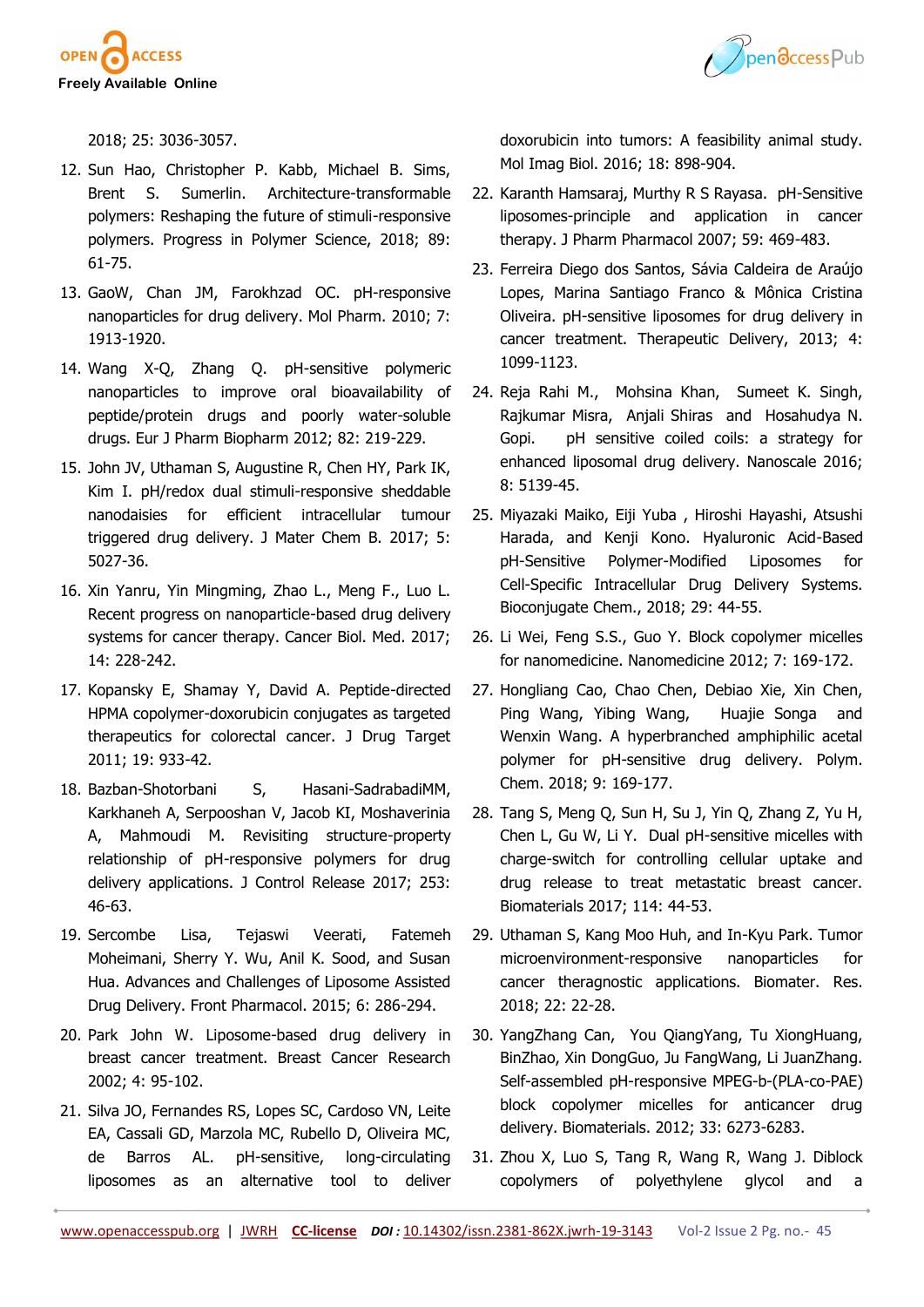



polymethacrylamide with side-chains containing twin ortho ester rings: synthesis, characterization, and evaluation as potential pH-responsive micelles. Macromol. Biosci. 2015; 15: 385-94.

- 32. Debele Tilahun Ayane, Kuan-Yi Lee, Ning-Yu Hsu, Yi-Ting Chiang, Lu-Yi Yu, Yao-An Shen and Chun-Liang Lo. A pH sensitive polymeric micelle for co-delivery of doxorubicin and α-TOS for colon cancer therapy. J. Mater. Chem. B, 2017; 5: 5870-5880.
- 33. Mozhi Anbu, Israr Ahmad, Chukwunweike Ikechukwu Okeke, Chan Li, and Xing JL. pH-sensitive polymeric micelles for the Co-delivery of proapoptotic peptide and anticancer drug for synergistic cancer therapy. Royal Soc. Chem. Advances 2017; 7: 12886-12896.
- 34. Ma B, Zhuang W, Liu G, Wang Y. A biomimetic and pH-sensitive polymeric micelle as carrier for paclitaxel delivery. Regen. Biomater. 2018; 5(1): 15-24.
- 35. Wang J, Lu Y, Li S, Wang X, Huang Y, Tang R. pH-sensitive amphiphilic triblock copolymers containing ortho ester main-chains as efficient drug delivery platforms. Mater Sci Eng C Mater Biol Appl. 2019; 94: 169-178.
- 36. Somayyeh Fallah iri sofla, Mojtaba Abbasian & Mortaza Mirzaei. A novel gold nanorods-based pH-sensitive thiol-ended triblock copolymer for chemo-photothermo therapy of cancer cells. Journal of Biomaterials Sci., Polymer Edition. 2019; 30: 12-33.
- 37. Movassaghian S, Merkel OM, Torchilin VP. Applications of polymer micelles for imaging and drug delivery. Wiley Interdiscip Rev Nanomed Nanobiotechnol. 2015; 7(5): 691-707.
- 38. Ko Jinyoung, Kyeongsoon Park, Yoo-Shin Kim, Min Sang Kim. Tumoral acidic extracellular pH targeting of pH-responsive MPEG-poly(β-amino ester) block copolymer micelles for cancer therapy. Journal of Controlled Release. 2007; 123: 109-15.
- 39. Giacomelli Fernando C., Petr Stepánek, Cristiano Giacomelli, Vanessa Schmidt, Eliézer Jäger, Alessandro Jägerb and Karel Ulbrichb. pH-triggered micelles based on a pH-responsive PDPA

(poly[2-(diisopropylamino)ethyl methacrylate

- 40. Kim Dongin, Zhong Gao Gao, Eun Seong Lee, and You Han Bae. In vivo evaluation of doxorubicin-loaded polymeric micelles targeting folate receptors and early endosomal pH in drug-resistant ovarian cancer. Mol Pharm. 2009; 6 (5): 1353-1362.
- 41. Wang Jie, Gejing De, Qiaoxin Yue, Hai Ma, Jintang Cheng, Guangwei Zhu, Maobo Du, Hong Yi, Qinghe Zhao and Yanjun Chen. pH Responsive Polymer Micelles Enhances Inhibitory Efficacy on Metastasis of Murine Breast Cancer Cells. Front. Pharmacol., 2018; 9: Article 543. https://doi.org/10.3389/ fphar.2018.00543.
- 42. Zhuang W, Ma B, Liu G, Chen X, Wang Y. A fully absorbable biomimetic polymeric micelle loaded with cisplatin as drug carrier for cancer therapy. Regen Biomater. 2018; 5(1): 1-8.
- 43. Zhou Xin Xin, Long Jin, Rui Qun Qi, and Teng Ma. pH-responsive polymeric micelles self-assembled from amphiphilic copolymer modified with lipid used as doxorubicin delivery carriers. Royal Society Open Sci. 2018; 5: 171654-171659.
- 44. Das Aparesh, N. Vishal Gupta, D. V. Gowda, Rohit R. Bhosale. A Review on pH -Sensitive Polymeric Nanoparticles for Cancer Therapy. International Journal of ChemTech Research. 2017; 10: 575-588.
- 45. Zhou Q, Zhang L, Yang T, Wu H. Stimuli-responsive polymeric micelles for drug delivery and cancer therapy. www.dovepress.com. 2018: 13; 2921-2942.
- 46. Johnson RP, Saji Uthaman, Rimesh Augustine, Yu Zhang, Hua Jin, Chang In Choi, In-Kyu Park, Il Kim. Glutathione and endosomal pH-responsive hybrid vesicles fabricated by zwitterionic polymer block poly (L-aspartic acid) as a smart anticancer delivery platform. React Funct Polym. 2017; 119: 47-56.
- 47. John JV, Uthaman S, Augustine R, Lekshmi KM, Park IK, Kim I. Biomimetic pH/redox dual stimuli-responsive zwitterionic polymer block poly ((L)-histidine) micelles for intracellular delivery of doxorubicin into tumor cells. J Polym Sci Pol Chem. 2017; 55: 2061-70.
- 48. Johnson RP, Uthaman S, John JV, Lee HR, Lee SJ,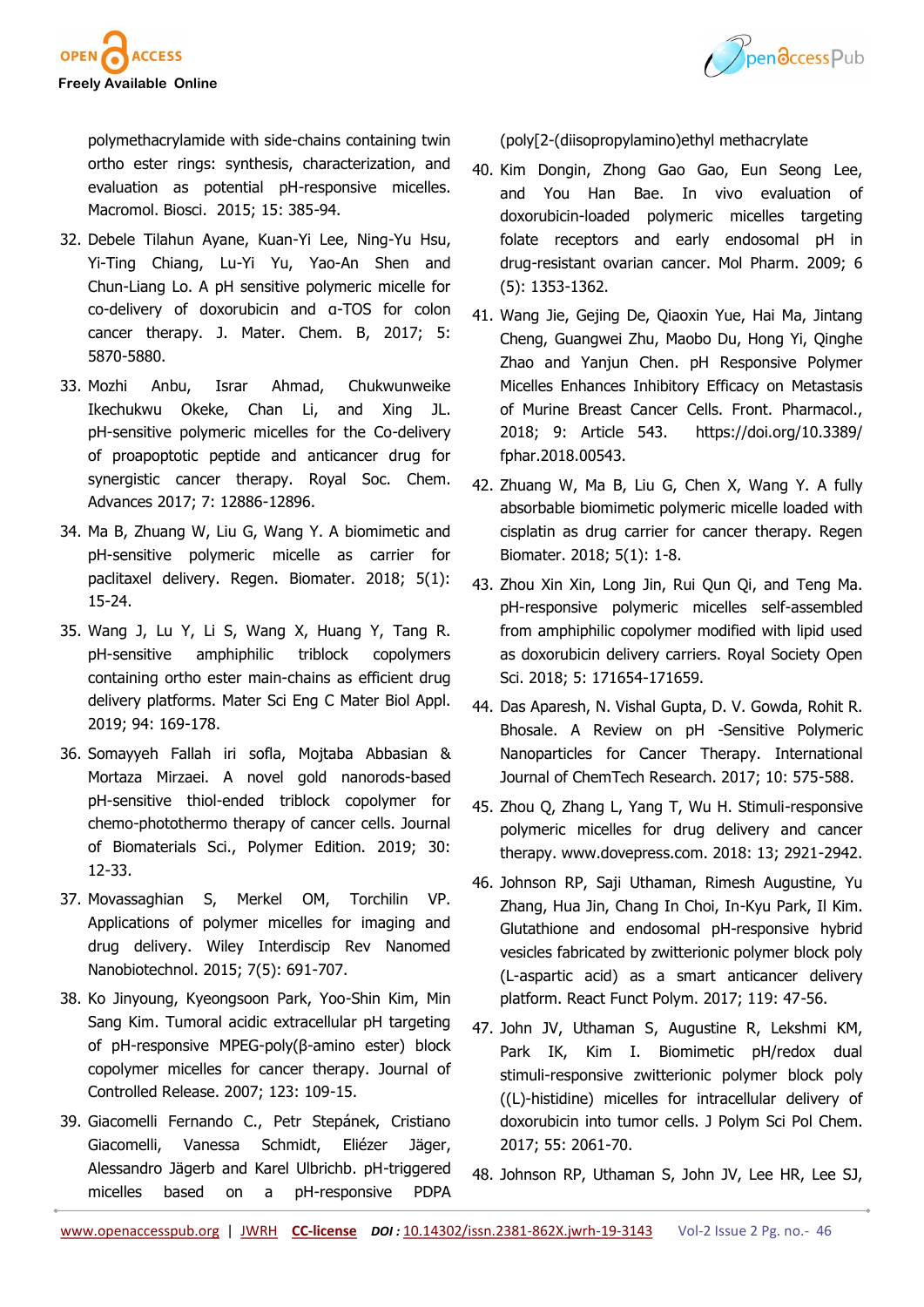



Park H, Park IK, Suh H, Kim I. Poly(PEGA)-b-poly(Llysine)-b-poly(L-histidine) hybrid vesicles for Tumoral pH-triggered intracellular delivery of doxorubicin hydrochloride. Acs Appl Mater Inter. 2015; 7: 21770-9.

- 49. Marques João G, Gaspar VM, Costa EC, Paquete CM. Synthesis and characterization of micelles as carriers of non-steroidal anti-inflammatory drugs (NSAID) for application in breast cancer therapy. Colloids and surfaces B: Biointerfaces, 2013; 113C: 375-383.
- 50. Zhi Zeng, Zei Liang Wei, Li-Mei Ma, Yao Xu. pH-responsive nanoparticles based on Ibuprofen prodrug as drug carriers for inhibition of primary tumor growth and metastasis. J. Mater. Chem. B, 2017; 5: 6860-6868.
- 51. Wei-liang Chen, Fang Li, Yan Tang, Shu-di Yang, Ji-zhao Li, Zhi-qiang Yuan, Yang Liu, Xiao-feng Zhou, Chun Liu, Xue-nong Zhang. Stepwise pH-responsive nanoparticles for enhanced cellular uptake and on-demand intracellular release of doxorubicin. Dove Press, 2017; Vol.2017: 4241-4256.
- 52. Biswas, S., Kumari, P., Lakhani, P. M., and Ghosh, B. Recent advances in polymeric micelles for anti-cancer drug delivery. Eur. J. Pharm. Sci. 2016; 83: 184-202.
- 53. Ahmad Z., Tang Z. H., Shah A., Lv S. X., Zhang D., Zhang Y., Chen X. Cisplatin loaded methoxy poly (ethylene glycol)-block-poly (L-glutamic acid-co-Lphenylalanine) nanoparticles against human breast cancer cell. Macromol. Biosci. 2014; 14: 1337-1345.
- 54. García-Pinel Beatriz, Cristina Porras-Alcalá, Alicia Ortega-Rodríguez, Francisco Sarabia, Jose Prados, Consolación Melguizo, and Juan M. López-Romero. Lipid-Based Nanoparticles: Application and Recent Advances in Cancer Treatment. Nanomaterials 2019; 9: 638. DOI:10.3390/nano9040638.
- 55. Tanbour, R., Martins, A. M., Pitt, W. G., and Husseini, G. A. Drug delivery systems based on polymeric micelles and ultrasound: a review. Curr. Pharm. Des. 2016; 22: 2796-2807.
- 56. Jain, S.; Jain, R.; Das, M.; Agrawal, A.K.; Thanki, K.; Kushwah, V. Combinatorial bio-conjugation of gemcitabine and curcumin enables dual drug

delivery with synergistic anticancer efficacy and reduced toxicity. RSC Advances 2014; 4: 29193-29201.

- 57. Liao JH, Zheng H, Fei Z, Lu B, Zheng H, Li D, Xiong X, Yi Y. Tumor-targeting and pH-responsive nanoparticles from hyaluronic acid for the enhanced delivery of doxorubicin. Int J Biol Macromol. 2018; 113: 737-47.
- 58. Cho K, Wang X, Nie S, Chen ZG, Shin DM. Therapeutic nanoparticles for drug delivery in cancer. Clin Cancer Res. 2008; 14(5): 1310-1316.
- 59. Yandan Yao, Phei Er Saw, Yan Nie, Ping Pui Wong. Multifunctional sharp pH-responsive nanoparticles for targeted drug delivery and effective breast cancer therapy. J. Materials Chem. B 2018; 7: 576-585.
- 60. Anajafi Tayebeh and Mallik Sanku. Polymersome-based drug-delivery strategies for cancer therapeutics. Ther Deliv. 2015; 6: 521-534.
- 61. Asano, I., So, S., and Lodge, T. P. Oil-in-oil emulsions stabilized by asymmetric polymersomes formed by AC + BC block polymer co-assembly. J. Am. Chem. Soc. 2016; 138: 4714-4717.
- 62. Zhao Yi, Xiaoming Li, X. Zhao, Y. Yang, H. Li, X. Zhou and W. Yuan. Asymmetrical Polymer Vesicles for Drug delivery and Other Applications. Front. Pharmacol., 2017; 8: 374:1-9.
- 63. Thambi Thavasyappan, Jae Hyung Park and Doo Sung Lee. Stimuli-Responsive Polymersomes for Cancer Therapy. Biomaterials Science, 2015; 1-40.
- 64. Anitha P. , J. Bhargavi, G. Sravani, B. Aruna, Ramkanth S. Recent Progress of Dendrimers in Drug Delivery For Cancer Therapy. Int J App Pharm, 2018; 10(5): 34-42.
- 65. Castro R. I., Oscar Forero-Doria and Luis Guzman. Perspectives of Dendrimer-based Nanoparticles in Cancer Therapy. Anais da Academia Brasileira de Ciências (Annals of the Brazilian Academy of Sciences) 2018; Vol.90: 2331-2346.
- 66. Ekladious Iriny, Yolonda L. Colson & Mark W. Grinstaff. Polymer–drug conjugate therapeutics: advances, insights and prospects. Nature Reviews Drug Discovery 2019; 18: 273-294.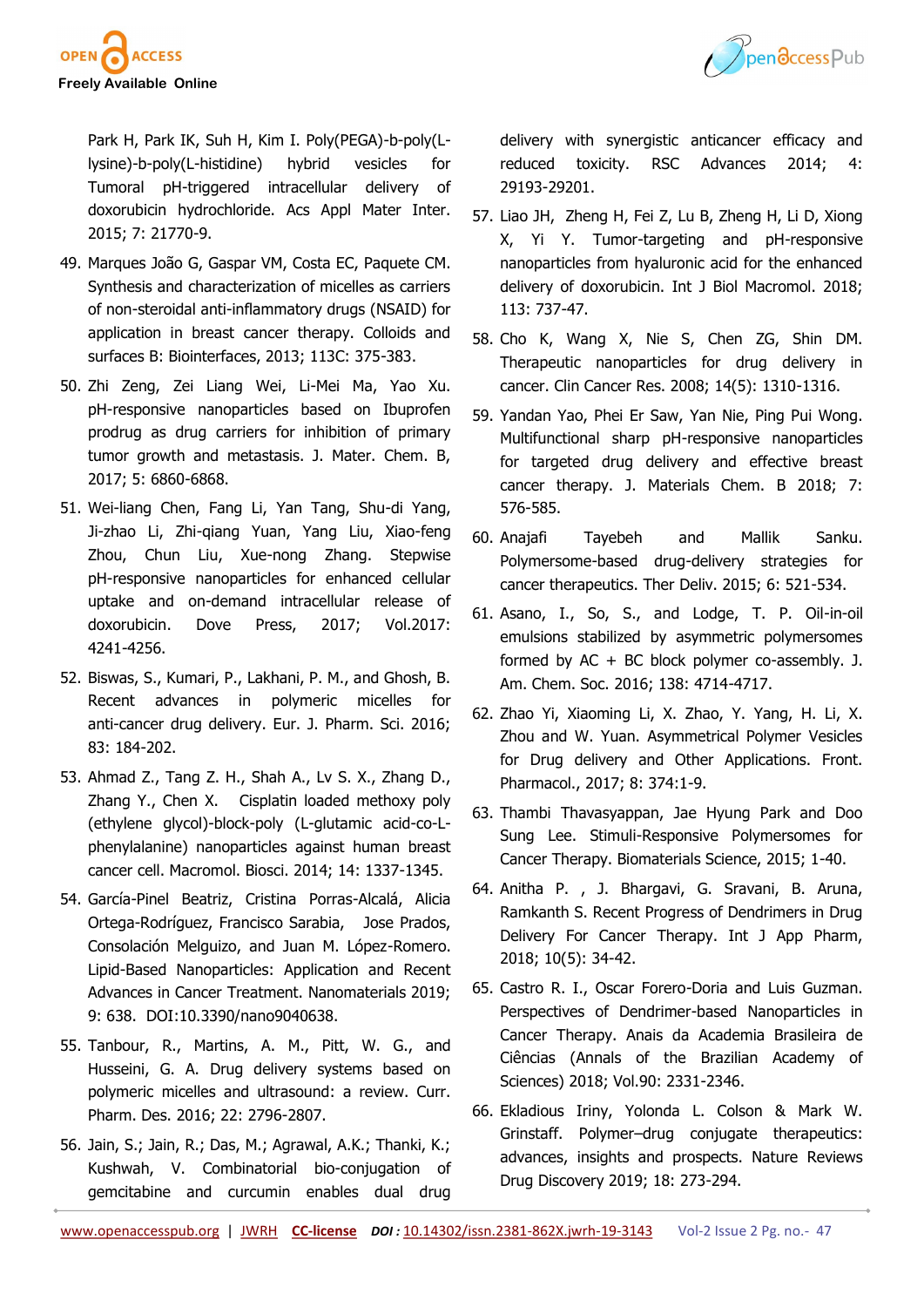



- 67. Wen S, Liu H, Cai H, Shen M, Shi X. Targeted and pH-responsive delivery of doxorubicin to cancer cells using multifunctional dendrimer-modified multi-walled carbon nanotubes. Adv Healthc Mater. 2013; 2: 1267-76.
- 68. Zhang Mengen, Jingyi Zhu, Yun Zheng, Rui Guo, Shige Wang, Serge Mignani, Anne-Marie Caminade, Jean-Pierre Majoral, and Xiangyang Shi. Doxorubicin-Conjugated PAMAM Dendrimers for pH-Responsive Drug Release and Folic Acid-Targeted Cancer Therapy. Pharmaceutics. 2018; 10: 162: 1-13.
- 69. Zhu J, Wang G, Alves CS, Tomás H, Xiong Z, Shen M, Rodrigues J, Shi X. Multifunctional Dendrimer-Entrapped Gold Nanoparticles Conjugated with Doxorubicin for pH-Responsive Drug Delivery and Targeted Computed Tomography Imaging. Langmuir. 2018; 34: 12428-12435.
- 70. Yang Yihua, Zhe Wang, Ying Peng, Jinsong Ding, and Wenhu Zhou. A Smart pH-Sensitive Delivery System for Enhanced Anticancer Efficacy via Paclitaxel Endosomal Escape. Front. Pharmacol. 2019; 10: 10-16.
- 71. Battistella Claudia, Harm‐Anton Klok. Controlling and Monitoring Intracellular Delivery of Anticancer Polymer Nanomedicines. Macromol. Biosci. 2017; 17 -29.
- 72. Sirova Milada, Tomas Mrkvan, Tomas Etrych, Petr Chytil, Rossmann P., Ibrahimova M. Preclinical Evaluation of Linear HPMA-Doxorubicin Conjugates with pH-Sensitive Drug Release: Efficacy, Safety, and Immunomodulating Activity in Murine Model. Pharmaceutical Research, 2009; 27: 200-8.
- 73. Talelli Marina, Maryam Iman, Wim E Hennink, Amir K Varkouhi. Core-crosslinked polymeric micelles with controlled release of covalently entrapped doxorubicin. Biomaterials 2010; 31: 7797-804·
- 74. Zhu S, Lansakara-P DS, Li X, Cui Z. Lysosomal delivery of a lipophilic gemcitabine prodrug using novel acid-sensitive micelles improved its antitumor activity. Bioconjug Chem. 2012; 23: 966-80.
- 75. Zhang M, Liu J, Kuang Y, Li Q, Zheng DW, Song Q, Chen H, Chen X, Xu Y, Li C, Jiang B. Ingenious

pH-sensitive dextran/mesoporous silica nanoparticles based drug delivery systems for controlled intracellular drug release. Int J Biol Macromol. 2017; 98: 691-700.

- 76. Etrych T, Subr V, Strohalm J, Sírová M, Ríhová B, Ulbrich K. HPMA copolymer-doxorubicin conjugates: the effects of molecular weight and architecture on biodistribution and in vivo activity. J. Control. Release 2012; 164: 346-354.
- 77. Peilan Qi, Xiaohe Wu, Lei Liu, Huimin Yu, and Shiyong Song. Hydrazone-Containing Triblock Copolymeric Micelles for pH-Controlled Drug Delivery. Front Pharmacol. 2018; 9: 12-23.
- 78. Takahashi, A, Yamamoto Y, Yasunaga M, Koga Y, Kuroda J, Takigahira M, Harada M, Saito H, Hayashi T, Kato Y, Kinoshita T, Ohkohchi N, Hyodo I, Matsumura Y. NC-6300, an epirubicin-incorporating micelle, extends the antitumor effect and reduces the cardiotoxicity of epirubicin. Cancer Sci. 2013; 104: 920-925.
- 79. Alani AWG, Younsoo Bae, Deepa A. Rao, and Glen S. Kwon. Polymeric micelles for the pH-dependent controlled, continuous low dose release of Paclitaxel. Biomaterials 2010; 31: 1765-1772.
- 80. Yulong Jin, Yanyan H, Hua Y, Guoquan L and Rui Zhao. A peptide-based pH-sensitive drug delivery system for targeted ablation of cancer cells. Chem. Communications 2015; Issue 51: 14454-14457.
- 81. Ulbrich K., Etrych T., Chytil P., Jelinkova M., Rihova B. HPMA copolymers with pH-controlled release of doxorubicin: In vitro cytotoxicity and in vivo antitumor activity. J. Control. Release 2003; 87: 33-47.
- 82. Lavignac N, Johanna L Nicholls, Paolo Ferruti, Ruth Duncan. Poly(amidoamine) Conjugates Containing Doxorubicin Bound via an Acid-Sensitive Linker. Macromolecular Biosci. 2009; 9: 480-7.
- 83. Zhu S, Hong M, Tang G, Qian L, Lin J, Jiang Y, Pei Y. Partly PEGylated polyamidoamine dendrimer for tumor-selective targeting of doxorubicin: the effects of PEGylation degree and drug conjugation style. Biomaterials 2010; 31: 1360-1371.
- 84. Hu Q, Rijcken CJ, Bansal R, Hennink WE, Storm G,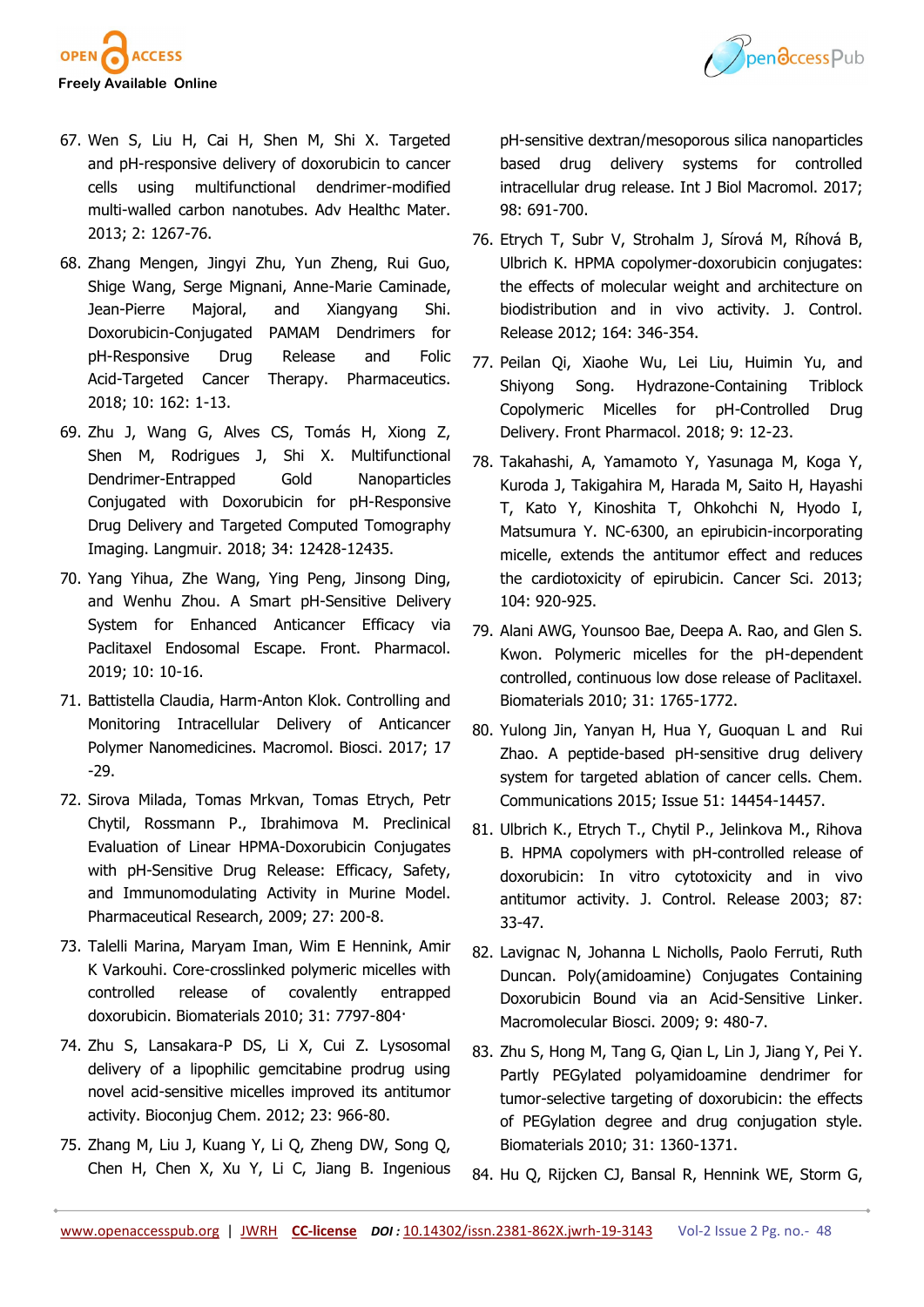

Ppendccess Pub

Prakash J. Complete regression of breast tumour with a single dose of docetaxel-entrapped core-cross-linked polymeric micelles. Biomaterials 2015; 53: 370-378.

- 85. Thambi T, Deepagan VG, Yoo CK, Park JH. Synthesis and physicochemical characterization of amphiphilic block copolymers bearing acid-sensitive orthoester linkage as the drug carrier. Polymer 2011; 52: 4753-9.
- 86. Zha Q, Wang X, Cheng X, Fu SX, Yang GQ, Yao WJ, Tang RP. Acid degradable carboxymethyl chitosan nanogels via an ortho ester linkage mediated improved penetration and growth inhibition of 3-D tumor spheroids in vitro. Mat Sci Eng C-Mater. 2017; 78: 246-57.
- 87. Belali S, Karimi AR, Hadizadeh M. Cell-specific and pH-sensitive nanostructure hydrogel based on chitosan as a photosensitizer carrier for selective photodynamic therapy. Int J Biol Macromol. 2018; 110: 437-48.
- 88. Tao YC, Liu SW, Zhang Y, Chi ZG, Xu JR. A pH-responsive polymer based on dynamic imine bonds as a drug delivery material with pseudo target release behavior. Polym Chem-Uk. 2018; 9: 878-84.
- 89. Popat A, Liu J, Lu GQ, Qiao SZ. A pH-responsive drug delivery system based on chitosan coated mesoporous silica nanoparticles. J Mater Chem. 2012; 22: 11173-8.
- 90. Kang EB, Lee JE, Mazrad ZAI, In I, Jeong JH, Park SY. pH-responsible fluorescent carbon nanoparticles for tumor selective theranostics via pH turn on/off fluorescence and photothermal effect in vivo and in vitro. Nanoscale. 2018; 10: 2512-23.
- 91. Ray Sayoni, Zhao Li, Chao-Hsiung Hsu, Lian-Pin Hwang, Ying-Chih Lin, Pi-Tai Chou, Yung-Ya Lin. Dendrimer- and copolymer-based nanoparticles for magnetic resonance cancer theranostics. Theranostics, 2018; 8: 6322-6349.
- 92. Huang S, Ziyong Cheng, Yinyin Chen, Bei Liu, Xiaoran Deng, Ping'an Ma and Jun Lin. Multifunctional polyelectrolyte multilayers coated onto Gd2O3:Yb3+,Er3+@MSNs can be used as drug carriers and imaging agents. RSC Advances 2015; 5: 41985-41993.
- 93. Tian S, Liu G, Wang X, Zhang G, Hu J. pH-Responsive Tumor-Targetable Theranostic Nanovectors Based on Core Crosslinked (CCL) Micelles with Fluorescence and Magnetic Resonance (MR) Dual Imaging Modalities and Drug Delivery Performance. Polymers (Basel). 2016; 8: E226.
- 94. Yu S, Wu G, Gu X, Wang J, Wang Y, Gao H, Ma J. Magnetic and pH-sensitive nanoparticles for antitumor drug delivery. Colloids and Surfaces B: Biointerfaces, 2013; 103: 15-22.
- 95. Wang Jingjing, Chu Gong, Yinong Wang and Guolin Wu. Magnetic and pH sensitive drug delivery system through NCA chemistry for tumor targeting. Royal Society of Chemistry Advances, 2014; 4: 15856-15862.
- 96. Karimi Z, Abbasi S, Shokrollahi H, Yousefi G, Fahham M, Karimi L, Firuzi O. Pegylated and amphiphilic Chitosan coated manganese ferrite nanoparticles for pH-sensitive delivery of methotrexate: Synthesis and characterization. Mater Sci Eng. 2017; 71: 504-511.
- 97. Wu Juan, Aipeng Deng, Wei Jiang, Renbing Tian, Shen Y. Synthesis and in vitro evaluation of pH-sensitive magnetic nanocomposites as methotrexate delivery system for targeted cancer therapy. Materials Science and Engineering: C. 2016; 71: 132-140.
- 98. Sun X, Du R, Zhang L, Zhang G, Zheng X, Qian J, Tian X, Zhou J, He J, Wang Y, Wu Y, Zhong K, Cai D, Zou D, Wu Z. A pH-Responsive Yolk-Like Nanoplatform for Tumor Targeted Dual-Mode Magnetic Resonance Imaging and Chemotherapy. ACS Nano. 2017; 11: 7049-7059.
- 99. Wang Xin, Ziyu Gao, Long Zhang, Huiming Wang, and Xiaohong Hu. A Magnetic and pH-Sensitive Composite Nanoparticle for Drug Delivery. J. Nanomater. 2018; Article ID 1506342, pp.7.
- 100.Lungu II, Rădulescu M, Mogoşanu GD, Grumezescu AM. pH sensitive core-shell magnetic nanoparticles for targeted drug delivery in cancer therapy. Rom J Morphol Embryol. 2016; 57: 23-32.
- 101.Bardajee GR, Hooshyar Z, Farsi M, Mobini A, Sang G. Synthesis of a novel thermo/pH sensitive nanogel based on salep modified graphene oxide for drug